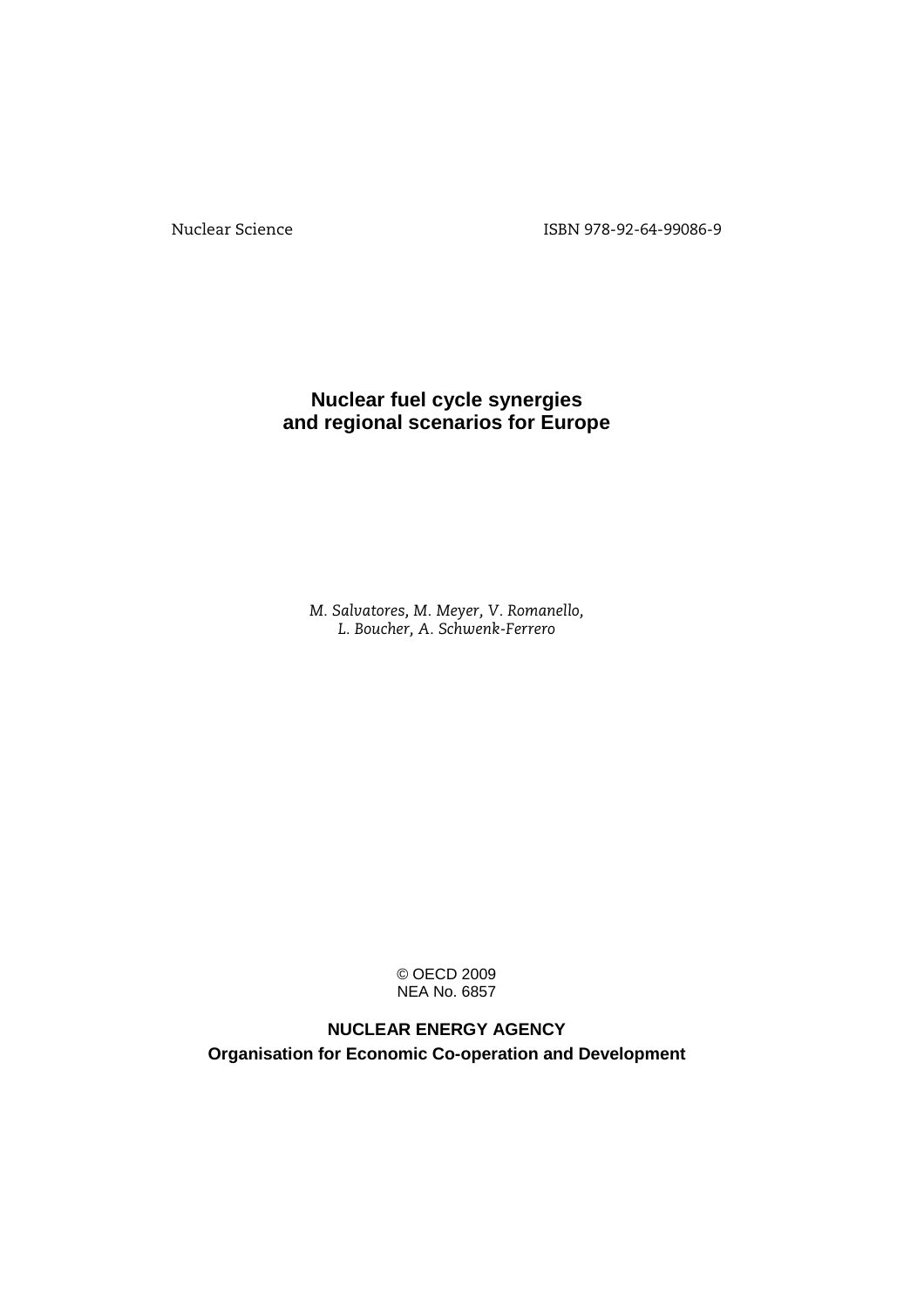#### **ORGANISATION FOR ECONOMIC CO-OPERATION AND DEVELOPMENT**

The OECD is a unique forum where the governments of 30 democracies work together to address the economic, social and environmental challenges of globalisation. The OECD is also at the forefront of efforts to understand and to help governments respond to new developments and concerns, such as corporate governance, the information economy and the challenges of an ageing population. The Organisation provides a setting where governments can compare policy experiences, seek answers to common problems, identify good practice and work to co-ordinate domestic and international policies.

The OECD member countries are: Australia, Austria, Belgium, Canada, the Czech Republic, Denmark, Finland, France, Germany, Greece, Hungary, Iceland, Ireland, Italy, Japan, Korea, Luxembourg, Mexico, the Netherlands, New Zealand, Norway, Poland, Portugal, the Slovak Republic, Spain, Sweden, Switzerland, Turkey, the United Kingdom and the United States. The Commission of the European Communities takes part in the work of the OECD.

OECD Publishing disseminates widely the results of the Organisation's statistics gathering and research on economic, social and environmental issues, as well as the conventions, guidelines and standards agreed by its members.

*This work is published on the responsibility of the Secretary-General of the OECD. The opinions expressed and arguments employed herein do not necessarily reflect the official views of the Organisation or of the governments of its member countries.* 

#### **NUCLEAR ENERGY AGENCY**

The OECD Nuclear Energy Agency (NEA) was established on 1st February 1958 under the name of the OEEC European Nuclear Energy Agency. It received its present designation on 20th April 1972, when Japan became its first non-European full member. NEA membership today consists of 28 OECD member countries: Australia, Austria, Belgium, Canada, the Czech Republic, Denmark, Finland, France, Germany, Greece, Hungary, Iceland, Ireland, Italy, Japan, Luxembourg, Mexico, the Netherlands, Norway, Portugal, Republic of Korea, the Slovak Republic, Spain, Sweden, Switzerland, Turkey, the United Kingdom and the United States. The Commission of the European Communities also takes part in the work of the Agency.

The mission of the NEA is:

- to assist its member countries in maintaining and further developing, through international co-operation, the scientific, technological and legal bases required for a safe, environmentally friendly and economical use of nuclear energy for peaceful purposes, as well as
- to provide authoritative assessments and to forge common understandings on key issues, as input to government decisions on nuclear energy policy and to broader OECD policy analyses in areas such as energy and sustainable development.

Specific areas of competence of the NEA include safety and regulation of nuclear activities, radioactive waste management, radiological protection, nuclear science, economic and technical analyses of the nuclear fuel cycle, nuclear law and liability, and public information.

The NEA Data Bank provides nuclear data and computer program services for participating countries. In these and related tasks, the NEA works in close collaboration with the International Atomic Energy Agency in Vienna, with which it has a Co-operation Agreement, as well as with other international organisations in the nuclear field.

#### Corrigenda to OECD publications may be found on line at: *www.oecd.org/publishing/corrigenda*. © OECD 2009

You can copy, download or print OECD content for your own use, and you can include excerpts from OECD publications,<br>databases and multimedia products in your own documents, presentations, blogs, websites and teaching mater provided that suitable acknowledgment of OECD as source and copyright owner is given. All requests for public or<br>commercial use and translation rights should be submitted to rights@oecd.org. Requests for permission to phot portions of this material for public or commercial use shall be addressed directly to the Copyright Clearance Center (CCC) at *info@copyright.com* or the Centre français d'exploitation du droit de copie (CFC) *contact@cfcopies.com*.

*Cover credits: Japan Atomic Energy Agency.*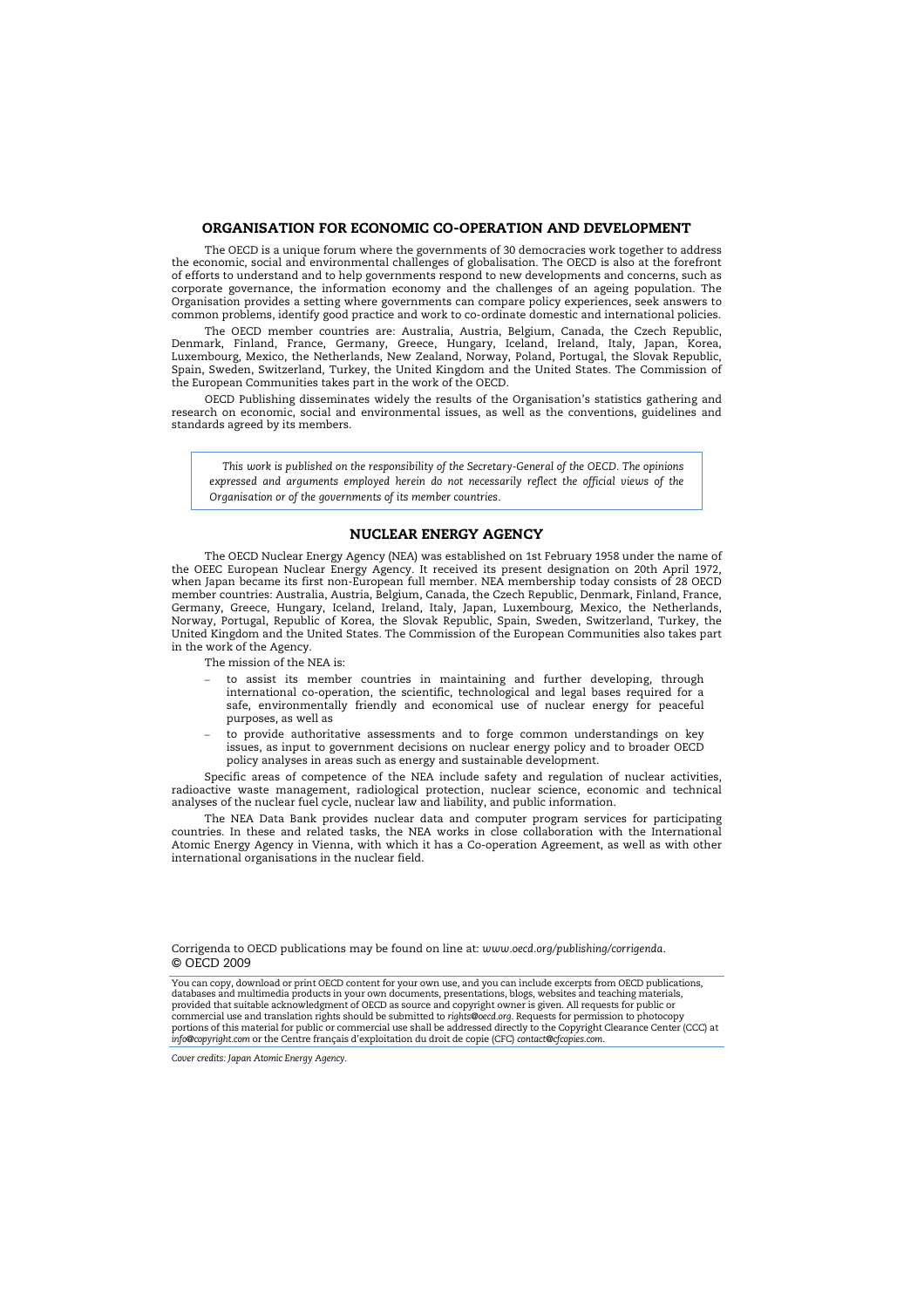# **Foreword**

Under the auspices of the NEA Nuclear Science Committee (NSC), the Working Party on Scientific Issues of the Fuel Cycle (WPFC) was established to co-ordinate scientific activities regarding various existing and advanced nuclear fuel cycles, including advanced reactor systems, associated chemistry and flow sheets, development and performance of fuel and materials, and accelerators and spallation targets. The WPFC has established various expert groups to cover the wide range of scientific issues associated with the nuclear fuel cycle.

The Expert Group on Fuel Cycle Transition Scenarios Studies was created in 2003 to review the R&D needs and relevant technology which would enable an efficient transition from current to future advanced reactor fuel cycles. The objectives of the expert group are to: *i)* assemble and organise institutional, technical and economic information critical to the understanding of the issues involved in the transition from current fuel cycles to long-term sustainable fuel cycles or a phase-out of the nuclear enterprise; *ii)* provide a framework for assessing specific national needs related to that transition.

A regional approach is proposed in order to implement the innovative fuel cycles associated with partitioning and transmutation in Europe. The impact of different deployment strategies and policies in various countries is addressed. Regional facilities' characteristics and potential deployment schedules are also discussed.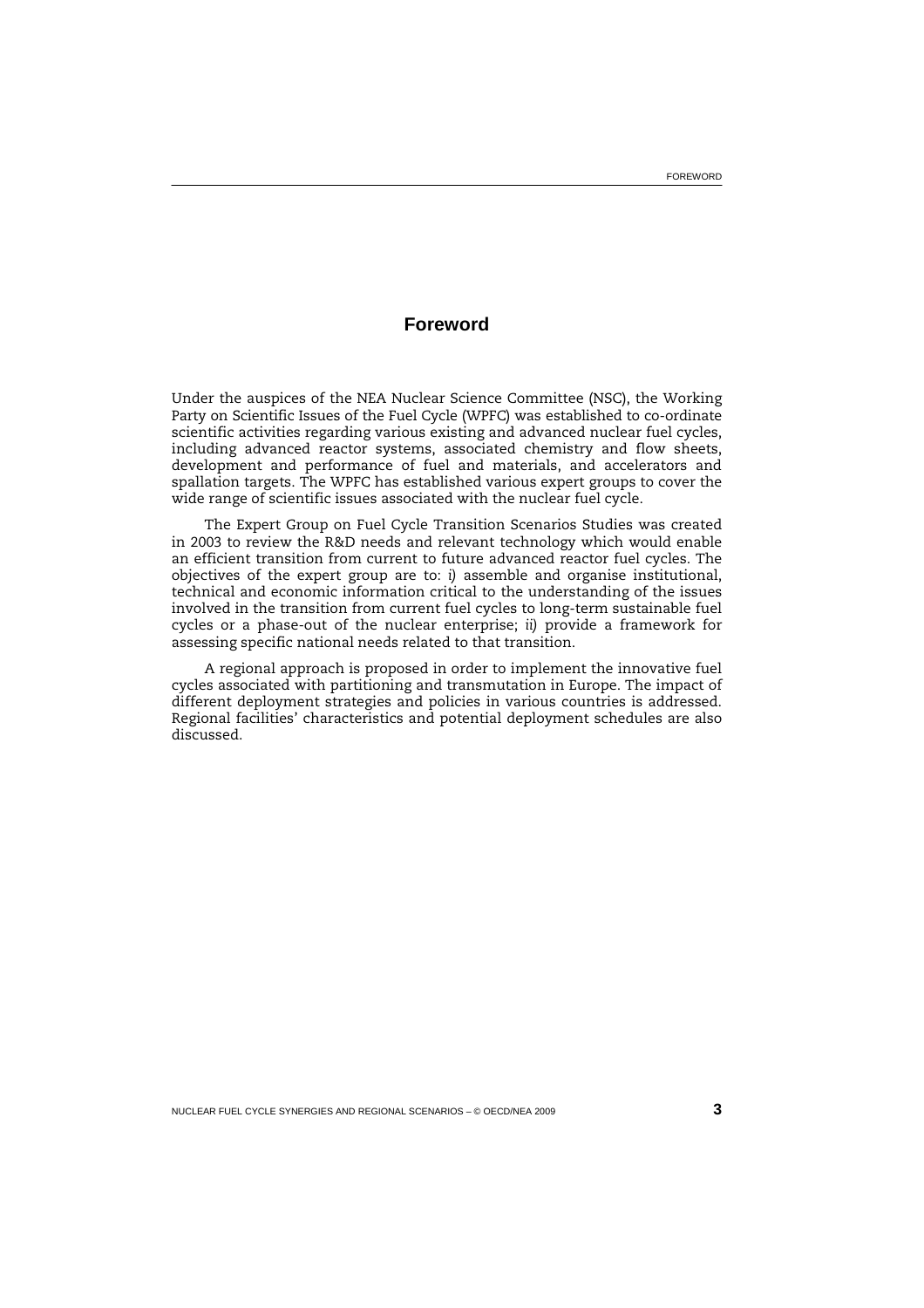# *Acknowledgements*

The authors wish to acknowledge the contribution of P. Coddington and S. Pelloni (*Paul Scherrer Institute, Switzerland)*, E.M. Gonzalez (*CIEMAT, Spain)*, B. Verboomen (*SCK*•*CEN, Belgium)*, D. Westlén (*Royal Institute of Technology KTH, Sweden)* and J. Uhlir (*Nuclear Research Institute Rez, Czech Republic)*, who provided the initial inventories for their respective countries.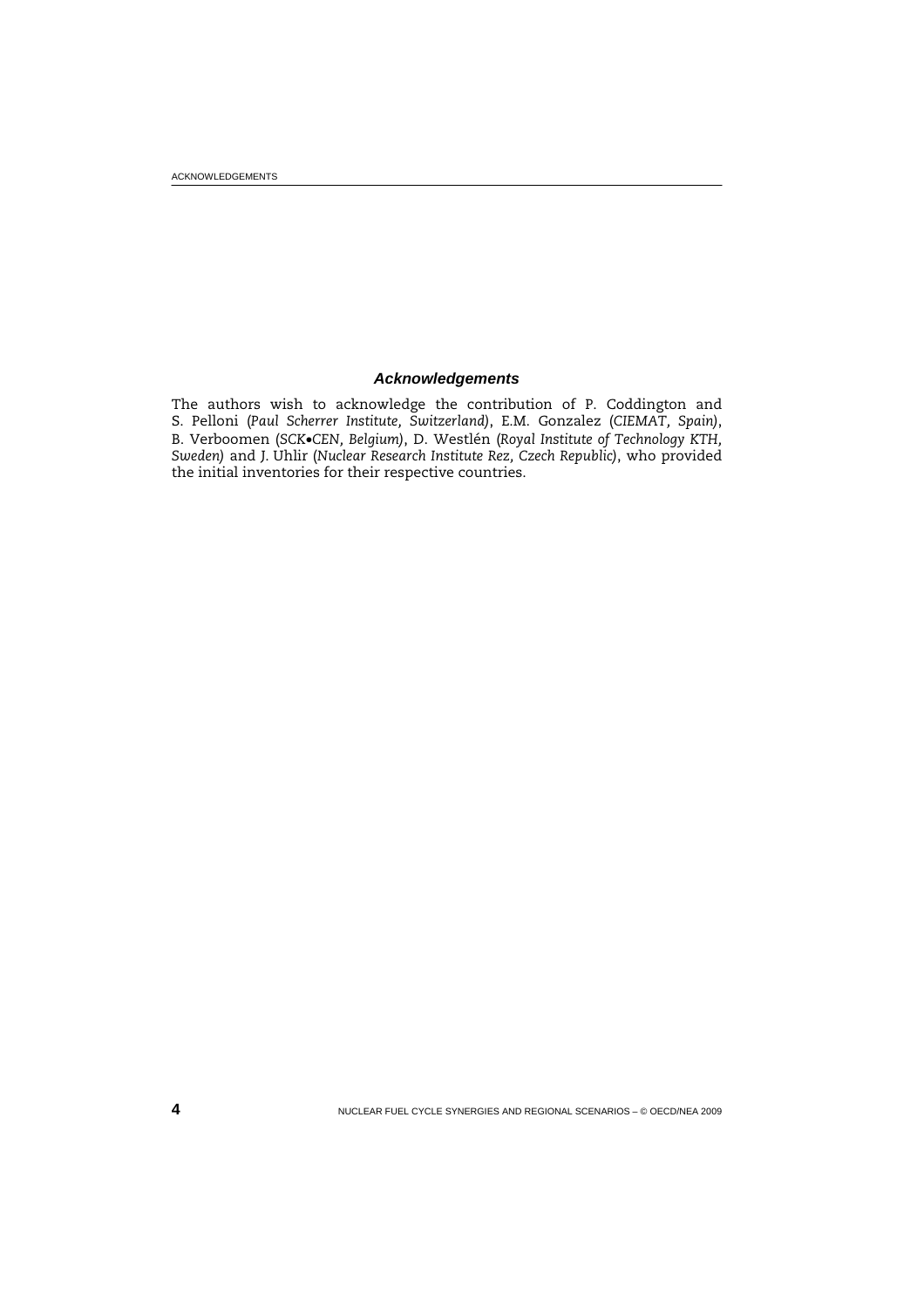# **Table of contents**

|                |                  |       |                                                          | 3 |  |
|----------------|------------------|-------|----------------------------------------------------------|---|--|
|                | $\overline{7}$   |       |                                                          |   |  |
| $\mathbf 1$    |                  |       |                                                          | 9 |  |
|                | 1.1              |       |                                                          | 9 |  |
|                | 1.2              |       |                                                          |   |  |
|                |                  |       |                                                          |   |  |
|                | 2.1              |       |                                                          |   |  |
|                | $2.2^{\circ}$    |       |                                                          |   |  |
|                |                  |       |                                                          |   |  |
|                |                  | 2.2.2 |                                                          |   |  |
|                |                  |       |                                                          |   |  |
|                | 2.3              |       |                                                          |   |  |
|                |                  | 231   |                                                          |   |  |
|                |                  |       |                                                          |   |  |
|                | 2.4              |       | Comparison between regional Scenarios 1 and 2 and the    |   |  |
|                |                  |       |                                                          |   |  |
| $\overline{3}$ |                  |       |                                                          |   |  |
|                | 31               |       |                                                          |   |  |
|                | 3.2 <sub>2</sub> |       |                                                          |   |  |
|                | 3.3              |       |                                                          |   |  |
|                |                  |       |                                                          |   |  |
|                |                  | 3.3.2 |                                                          |   |  |
|                |                  |       | 3.3.3 Scenarios 3 and 4: Required regional facilities 24 |   |  |
|                | 3.4              |       |                                                          |   |  |
|                |                  |       |                                                          |   |  |
|                | 4.1              |       |                                                          |   |  |
|                | 4.2              |       |                                                          |   |  |
|                | 4.3              |       |                                                          |   |  |
|                |                  |       |                                                          |   |  |
|                |                  |       |                                                          |   |  |

NUCLEAR FUEL CYCLE SYNERGIES AND REGIONAL SCENARIOS - © OECD/NEA 2009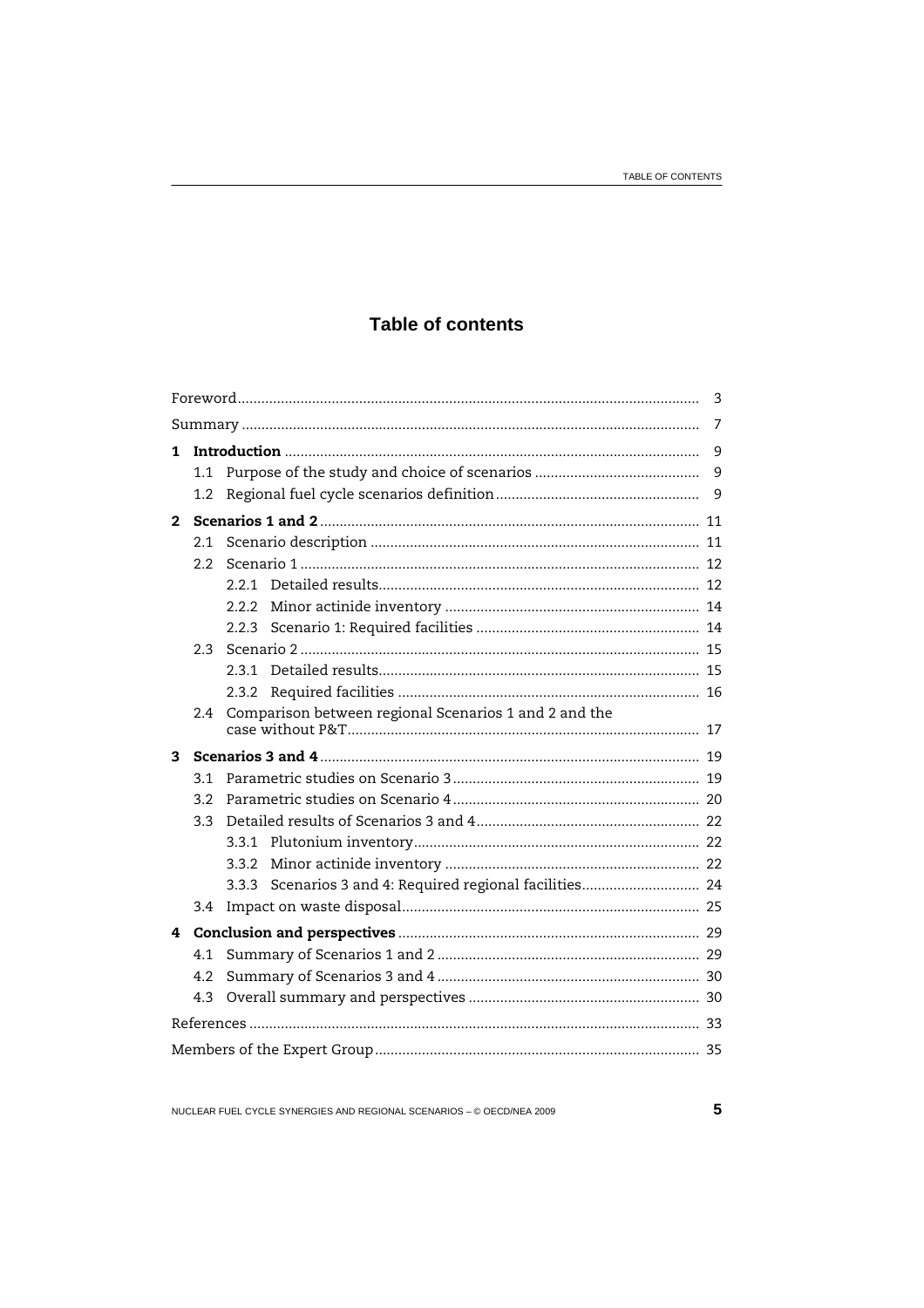# *List of figures*

| $\mathbf{1}$ |                                                                 |  |
|--------------|-----------------------------------------------------------------|--|
| 2            |                                                                 |  |
| 3            | Spent fuel cumulative inventory (in tonnes) in Group A spent    |  |
| 4            |                                                                 |  |
| 5.           | Total MA mass comparison between regional (Scenario 1) and      |  |
|              | 6 Total MA mass comparison between regional (Scenario 2) and    |  |
| 7            |                                                                 |  |
| 8            |                                                                 |  |
| 9            |                                                                 |  |
|              |                                                                 |  |
|              |                                                                 |  |
|              | 12 Scenarios 3 and 4 - minor actinide inventory in the cycle 23 |  |
|              |                                                                 |  |
|              |                                                                 |  |
|              |                                                                 |  |
|              |                                                                 |  |

# *List of tables*

| 2 Reprocessing capacities (in tonnes/year) for regional (Scenario 1) |  |
|----------------------------------------------------------------------|--|
|                                                                      |  |
| 4 Reprocessing capacities for regional (Scenario 2) and              |  |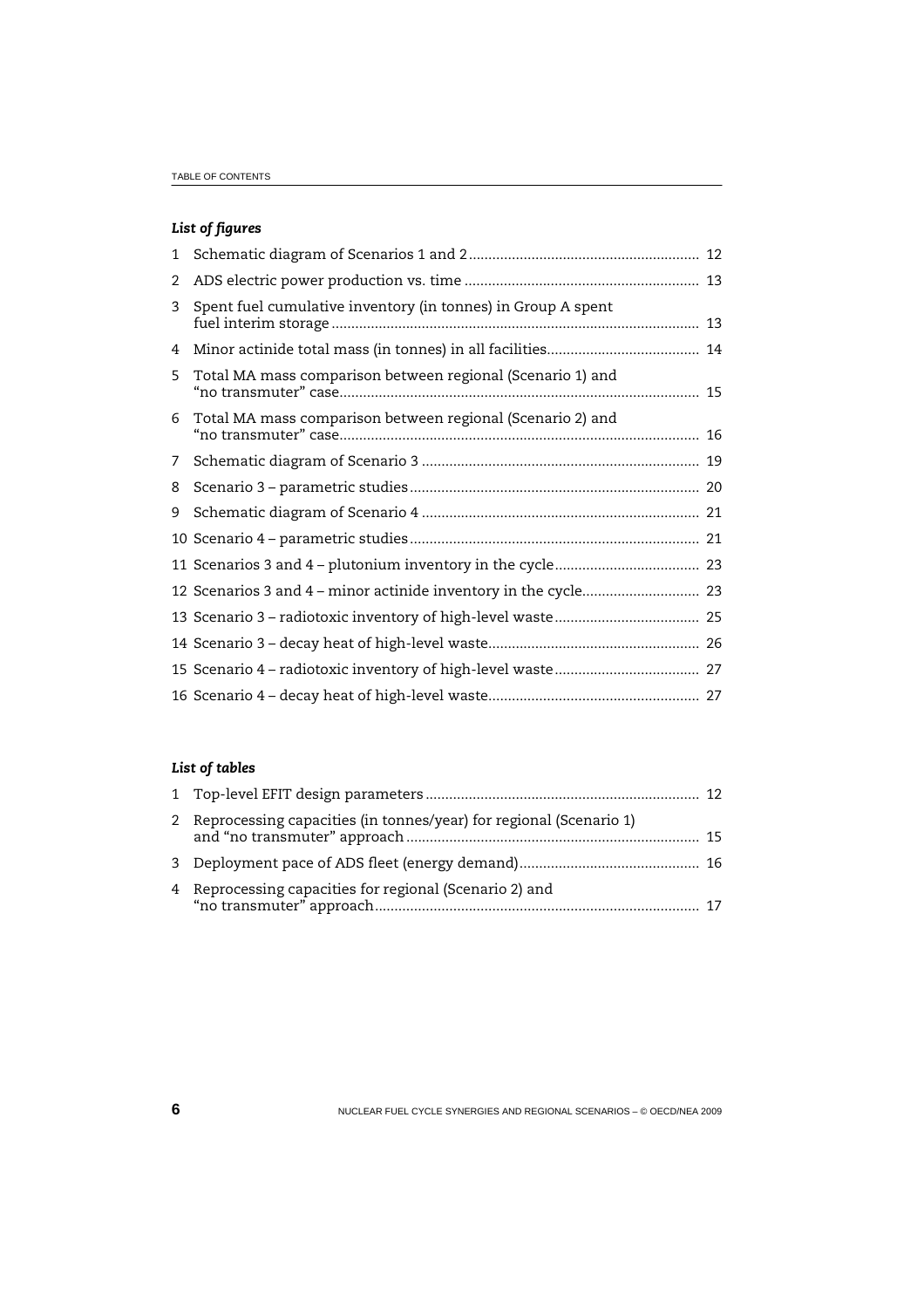# **Summary**

Regional strategies can provide a framework for the implementation of innovative fuel cycles, with an appropriate sharing of efforts and facilities among different countries, taking into account proliferation concerns and resource optimisation. Specific scenarios have been investigated within a wider effort underway in Europe to shape a roadmap for the implementation of partitioning and transmutation (P&T) technologies.

As far as the impact of the implementation of P&T at a regional level, the results of the scenario studies indicate that the expected benefits, *i.e.* reduction of radiotoxicity in a repository to the level of the radiotoxicity of the initial ore after few hundred years, and the reduction of the heat load in the repository (more than one order of magnitude), applies to whole region, providing a significant potential benefit to all the countries of that region (*e.g.* Europe), despite their different policies in terms of nuclear energy. Moreover, the present studies have shown the potential of a regional strategy with regard to a nuclear renaissance in some countries.

The indications obtained so far also allow defining specific features both of the reactor systems and of the fuel cycle facilities to be implemented at a regional level. As for the reactors, if fast reactors with homogeneous recycle of non-separated transuranics (TRU) are envisaged, the fast reactor characteristics (*e.g.* the conversion ratio) and the fuel cycle characteristics (*e.g.* the out-of-pile fuel cooling time) must be optimised in order to meet the potentially different objectives of different countries within a regional area.

Another relevant finding of the study is related to the characteristics of the accelerator-driven system (ADS), if it is chosen to transmute minor actinides (MA) in scenarios of the "double strata" type. In fact, most ADS design studies have considered a fuel loading and a transmutation potential mostly adapted to MA, as opposed to TRU, consumption. Thus, this type of ADS is more apt to be used in a "regional" scenario where different countries with different objectives share resources, facilities and spent fuel inventories in order to minimise wastes. The same type of ADS will not be useful in the case of a country committed to a stagnant or decreasing use of nuclear energy that would decide to deploy P&T in "isolation" for waste management.

Total reprocessing and fuel fabrication needs have been quantified and should now be evaluated from an economic point of view in order to assess the viability of the different scenarios or suggest possible optimised variants.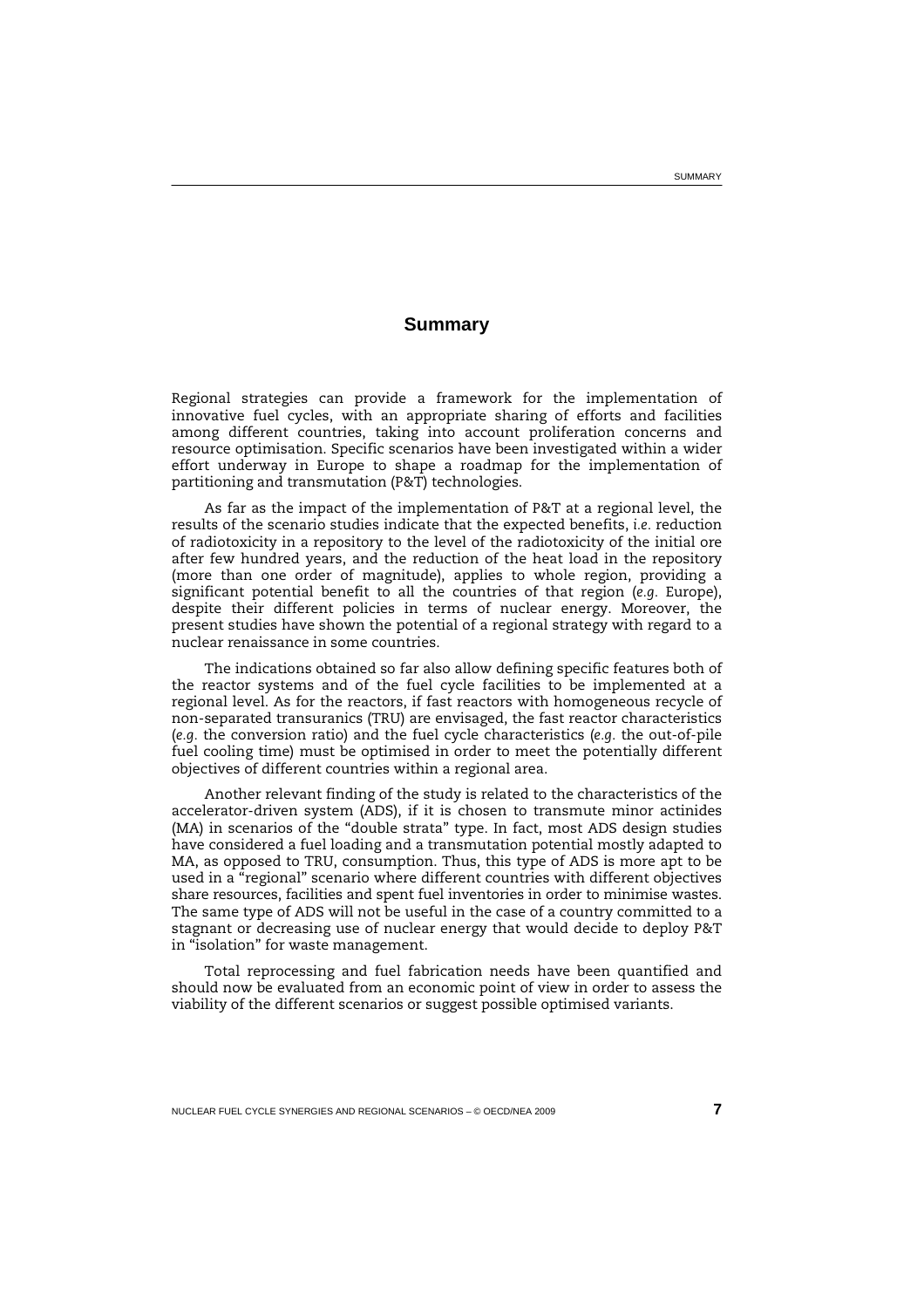Further studies are obviously necessary, in particular for the investigation of practical issues (like fuel transport, etc.) and institutional issues which will be, without doubt, very challenging.

**8** NUCLEAR FUEL CYCLE SYNERGIES AND REGIONAL SCENARIOS – © OECD/NEA 2009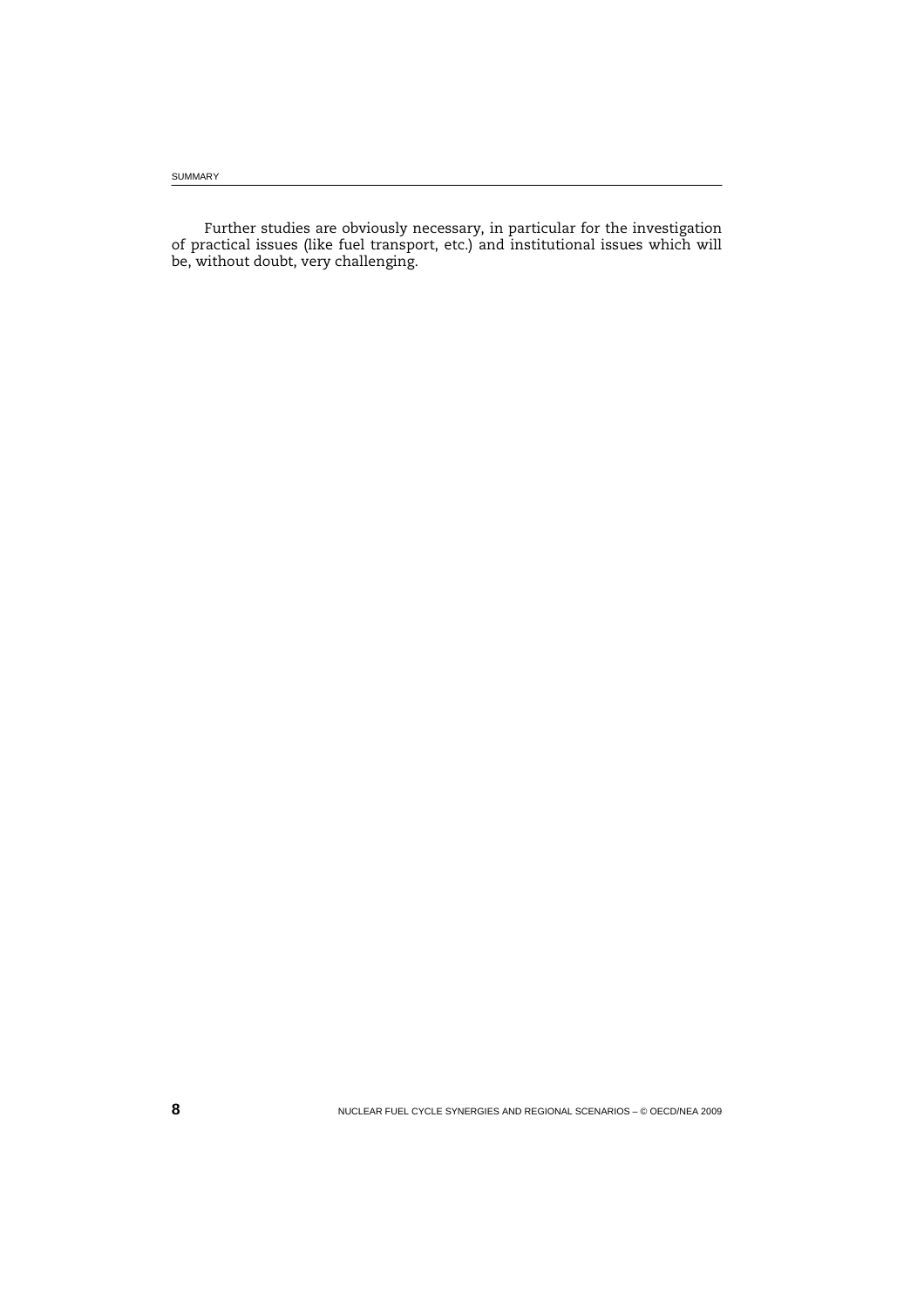# **Chapter 1: Introduction**

### **1.1 Purpose of the study and choice of scenarios**

Implementation of P&T and advanced fuel cycles within an original regional approach (Salvatores, 2005; Boucher, 2007) has been considered. In fact, it seems essential to study the possibilities to share fuel cycle facilities and to envisage a concerted use of materials, in order to develop sustainable nuclear energy at a regional level, with optimised use of resources and investments and waste minimisation in an enhanced proliferation-resistant environment.

### **1.2 Regional fuel cycle scenarios definition**

The scenarios consider different groups of countries:

- Group A is in a stagnant or phase-out scenario for nuclear energy and has to manage its spent fuel.
- Group B is in a continuation scenario as concerns nuclear energy and must optimise the use of its plutonium resources for future deployment of fast reactors.
- Group C is a subset of Group A which, after stagnation, envisages a nuclear "renaissance".
- Group D includes countries that initially do not possess nuclear power plants, but decide to go nuclear.

Four different scenarios have been considered. All scenarios make use of fast spectrum reactors, either ADS type (Scenarios 1 and 2) or critical (Scenario 3).

Scenarios 1 and 2 consider the deployment of a group of ADS shared by the countries in Groups A and B. The ADS use the plutonium of Group A and transmute the minor actinides of the two groups. The plutonium of Group B is either mono-recycled in a PWR and then stored for future deployment in fast reactors (Scenario 1) or is continuously recycled in PWR (Scenario 2). The deployment of critical fast reactors is not simulated in Scenarios 1 and 2. Scenario 3 considers the deployment of fast reactors in Group B. These fast reactors use the plutonium of Groups A and B and recycle all the minor actinides.

Scenario 4 corresponds to a certain "renaissance" of nuclear energy in selected countries. Starting from Scenario 3, both Group B and some Group A countries will employ fast reactors to handle their own TRU inventories. These scenarios are not intended for a strict classification of the European countries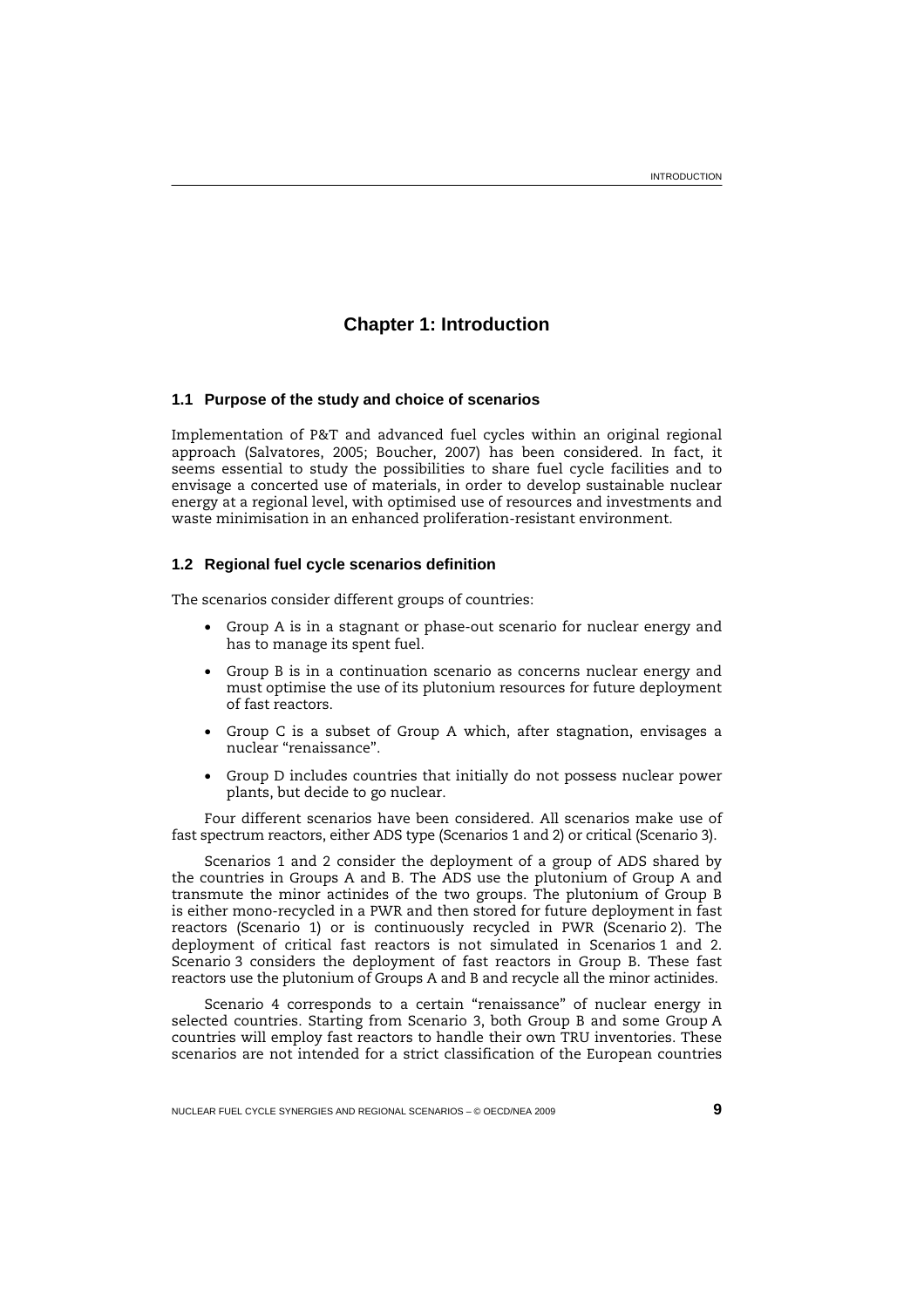in a given category, nor are they intended to be an exhaustive list of possible scenarios, but rather as a tool employed to allow a systematic approach to the subject. The numerical examples have been based on information provided by a group of selected European countries (Belgium, Czech Republic, France, Germany, Spain, Sweden and Switzerland*),* that are fairly representative of the current overall European situation. In these scenarios, the regional facilities to be deployed are:

- the standard spent fuel reprocessing facility for Group A and for Group B;
- the fast reactor fuel fabrication facilities and (if ADS are to be deployed);
- the ADS spent fuel reprocessing facility;
- the ADS fuel fabrication facility;
- the ADS.

All studies have been performed with the CEA COSI code (Boucher, 2006). FZK has provided results for Scenarios 1 and 2 (based on the deployment of ADS) and the CEA has focused on Scenarios 3 and 4 (based on the use of critical fast reactors). The scenarios were previously described in Salvatores (2007), where some preliminary results for Scenarios 3 and 4 were also presented.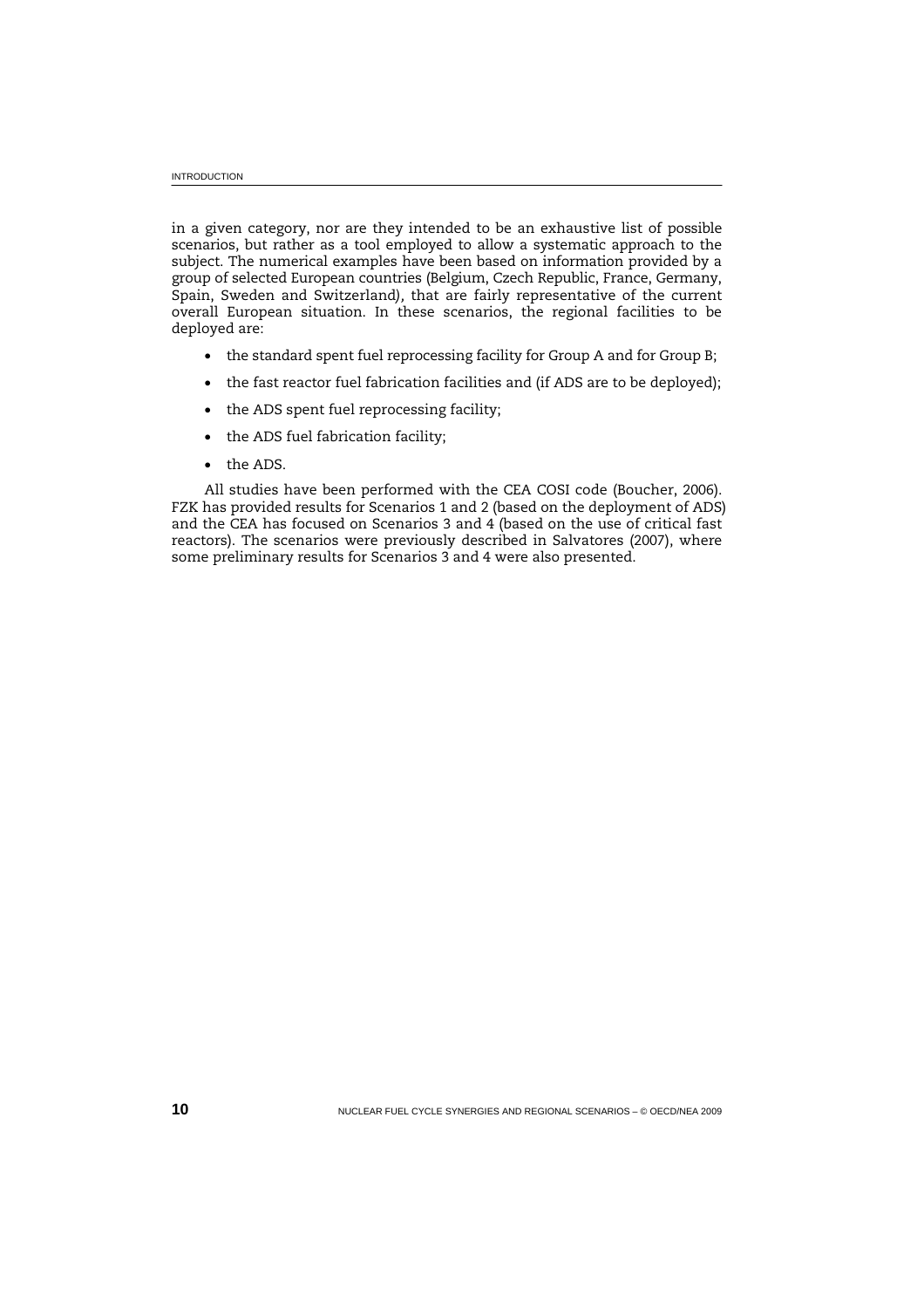# **Chapter 2: Scenarios 1 and 2**

### **2.1 Scenario description**

These two scenarios consider the deployment of a transmuting ADS fleet shared by the countries in Group A (Belgium, Czech Republic, Germany, Spain, Sweden and Switzerland) and Group B (France). The ADS will use the plutonium of Group A and will transmute the minor actinides of the two groups; the plutonium of Group B will be mono-recycled (Scenario 1, Figure 1) or multi-recycled (Scenario 2) in PWR and then stored for future deployment in fast reactors (starting from 2040).

The main objectives of these scenarios are:

- to decrease the stock of spent fuel in Group A countries down to zero at the end of the century;
- to stabilise the MA inventory of Group B by the end of the century;
- to investigate the required number of ADS to be deployed;
- to determine the number and capacities of the fuel cycle facilities needed;
- to stabilise the Pu inventory of Group B.

The ADS facility used is the lead-cooled European Facility for Industrial Transmutation (EFIT) prototype design with top level design parameters as delivered in the framework of EUROTRANS project (Artioli, 2007).

The parameters used for this facility and its fuel cycle are summarised in Table 1.

The assumed EFIT availability was 87%. To obtain high MA transmutation rates uranium-free oxide fuel has been utilised. The Pu and MA oxide have been inserted in an MgO inert matrix. The fuel composition adopted in the present study was fixed at 55% MA/45% Pu. The reference transmutation strategy adopted in this kind of reactor allows burning 40.17 kg of MA per every TWh<sub>th</sub>, versus only 1.74 kg of Pu.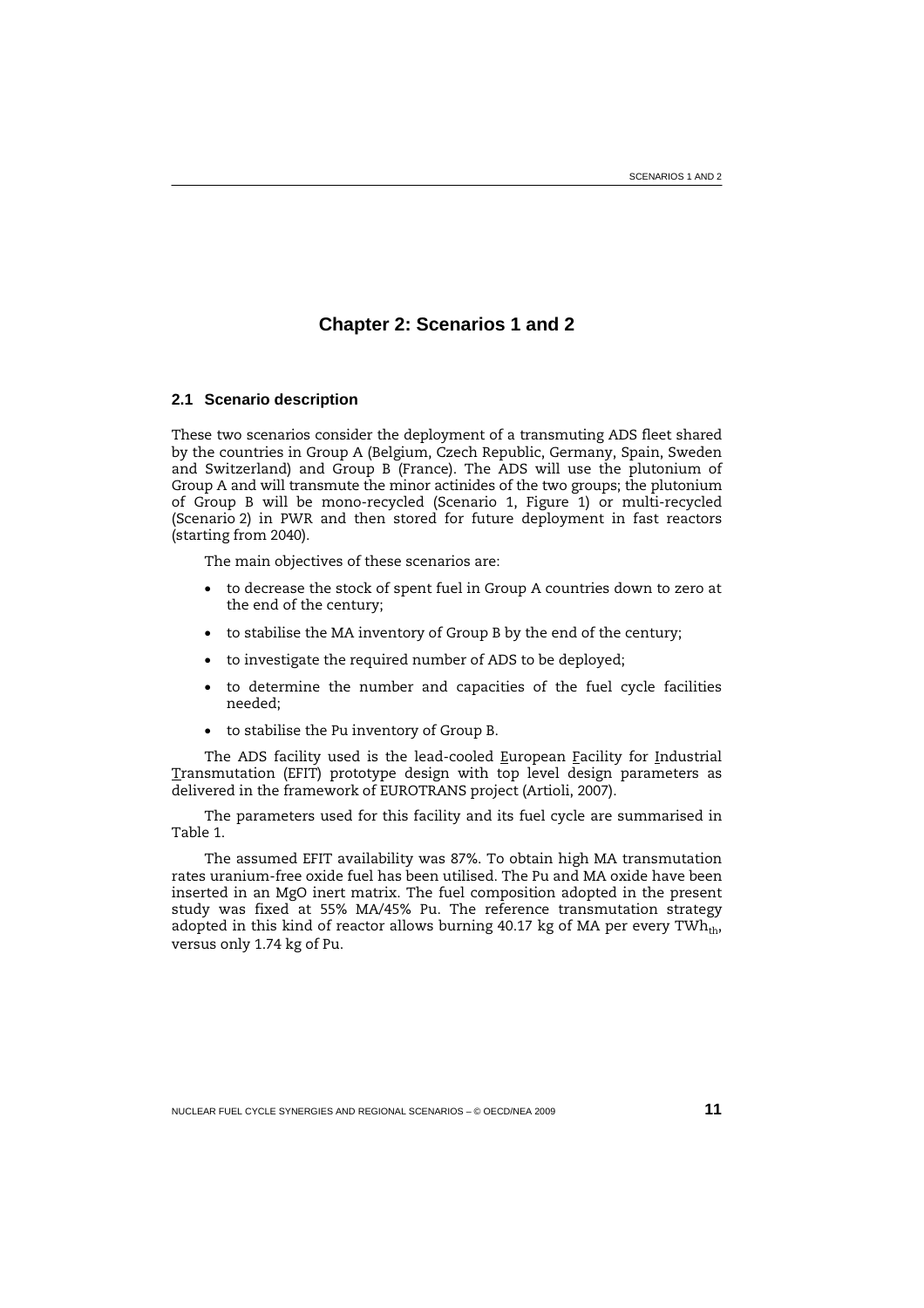

**Table 1: Top-level EFIT design parameters** 

| Target k <sub>eff</sub> | 0.97 (BOC)     |  |
|-------------------------|----------------|--|
| <b>Core inventory</b>   | 5 325 kglHM    |  |
| <b>Thermal power</b>    | 384 MWth       |  |
| Discharge burn-up       | 78.28 MWd/kg   |  |
| <b>Fuel management</b>  | 3 batches/core |  |
| <b>Cycle time</b>       | 368 days       |  |

### **2.2 Scenario 1**

#### *2.2.1 Detailed results*

In order to stabilise the MA main stock inventory of Groups A and B, the optimal number of ADS to be deployed according to Scenario 1 was investigated. It was found that in total 25 ADS EFIT (384  $MW_{th}$ ) units are required to achieve this goal. The ADS deployment pace is provided below (see Figure 2).

The spent fuel inventory in interim storage in Group A countries is reduced to zero if reprocessing is undertaken before the end of the century (by 2072), see Figure 3.

The total mass of spent fuel in interim storage remains constant until 2022, when the German spent fuel legacy is added. Reprocessing plants then start operation in 2040, and reprocess all the spent fuel by 2072.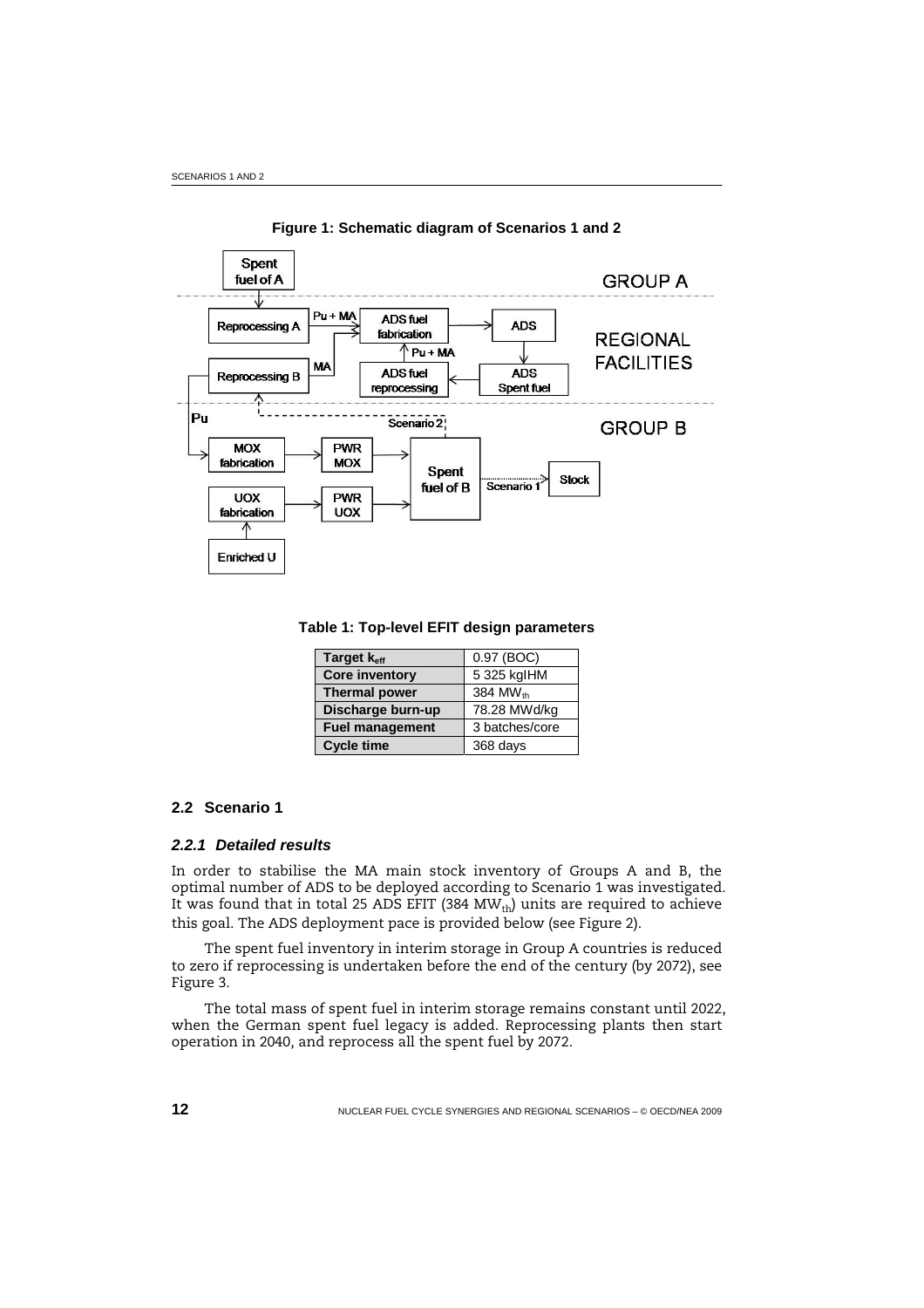

**Figure 2: ADS electric power production vs. time** 

**Figure 3: Spent fuel cumulative inventory (in tonnes) in Group A spent fuel interim storage** 



NUCLEAR FUEL CYCLE SYNERGIES AND REGIONAL SCENARIOS – © OECD/NEA 2009 **13**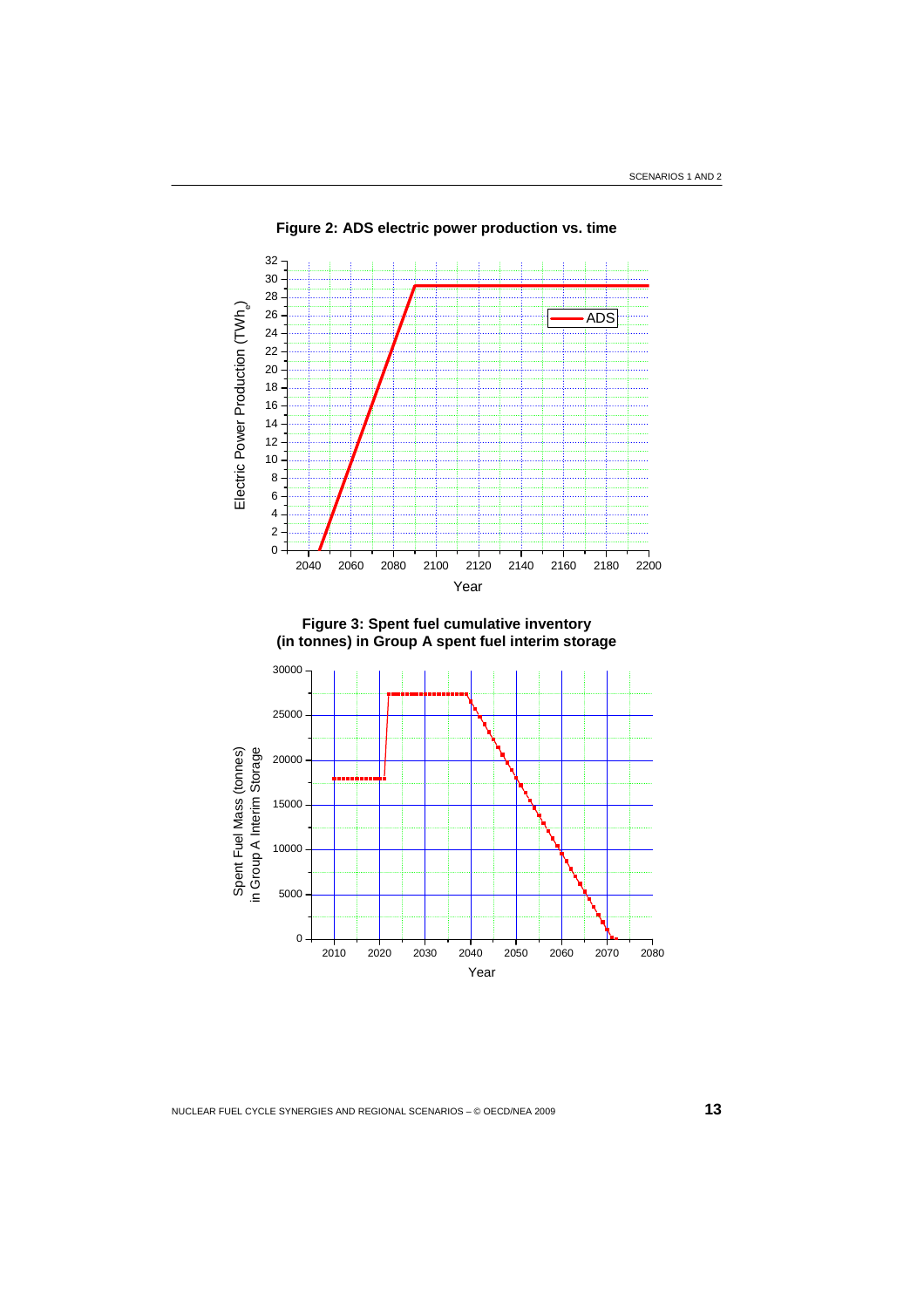### *2.2.2 Minor actinide inventory*

According to Scenario 1, in 2100 the minor actinide total inventory (Figure 4) will be approximately 267 tonnes, the breakdown of which is: *i)* americium: 185 tonnes; *ii)* neptunium: 63 tonnes; *iii)* curium: 19 tonnes.

In Figure 5 two MA inventories are compared: *i)* build-up in the regional approach; *ii)* accumulated stock of Groups A and B where no P&T strategy is deployed (*i.e*. no ADS units deployed).

The advantage of a regional scenario is clear: in 2100 the percentage difference of MA inventories is equal to about 40%, increasing to 104% in 2200.

### *2.2.3 Scenario 1: Required facilities*

#### *Fuel fabrication*

It was observed that a capacity of ca. 1 000 t/y for UOX plants, 100 for MOX, and 30 for ADS would be required, in accordance with the defined annual electricity production per fuel type (387 TWhe for UOX and 43 TWhe for MOX).

#### *Fuel reprocessing*

The reprocessing capacities required in Scenario 1 for the regional approach and the scenario without transmuter (*i.e.* no P&T) are described in Table 2.



**Figure 4: Minor actinide total mass (in tonnes) in all facilities** 

**14** NUCLEAR FUEL CYCLE SYNERGIES AND REGIONAL SCENARIOS – © OECD/NEA 2009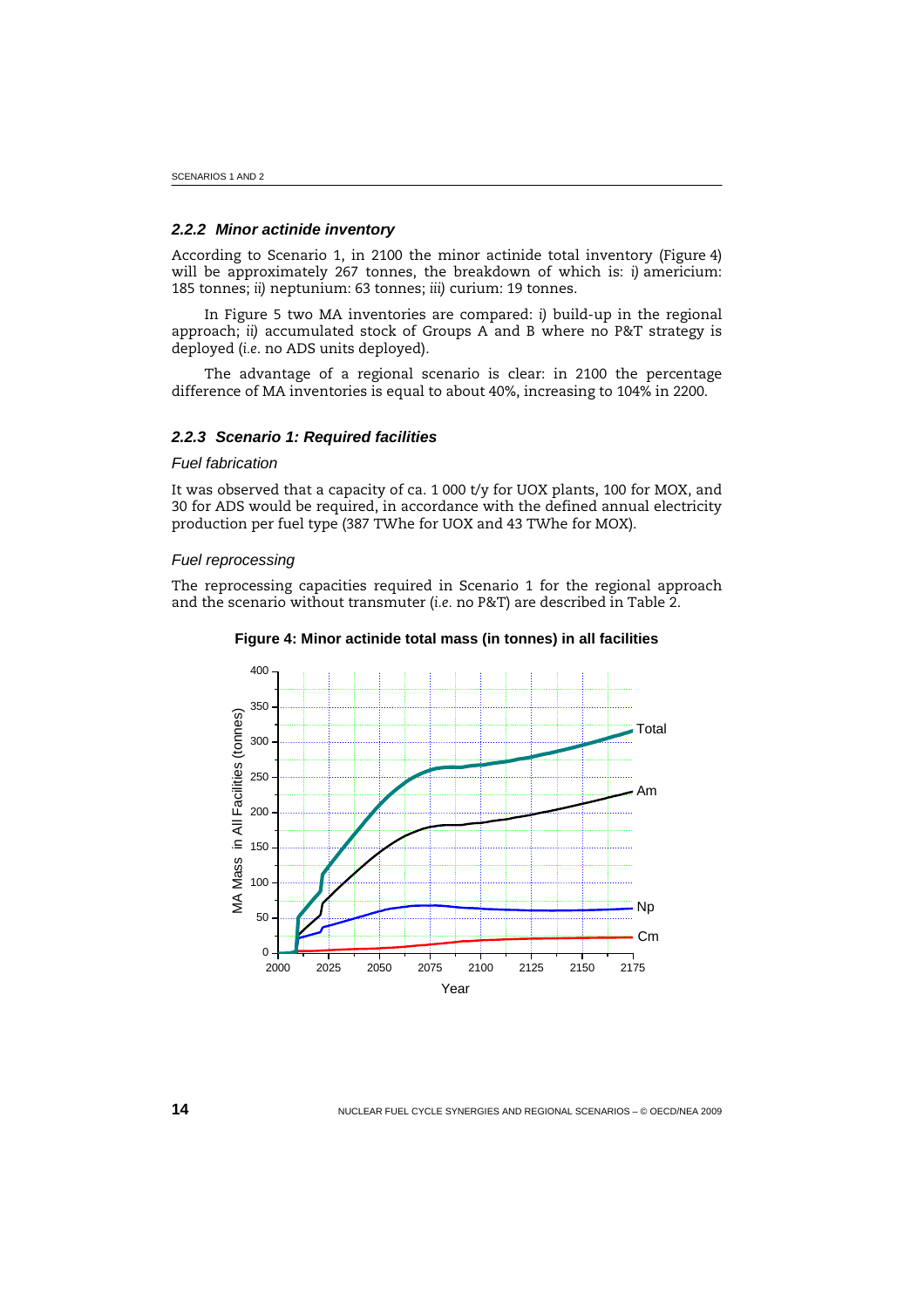



**Table 2: Reprocessing capacities (in tonnes/year) for regional (Scenario 1) and "no transmuter" approach** 

| Scenario 1 |          |                                       |         |  |
|------------|----------|---------------------------------------|---------|--|
|            | Regional | <b>Without transmuter</b><br>(no P&T) |         |  |
| UOX        | 2 3 5 0  | <b>UOX</b>                            | 1 500   |  |
| <b>MOX</b> | 500      | <b>MOX</b>                            | 500     |  |
| <b>ADS</b> | 850      | ADS                                   |         |  |
| Total      | 3700     | Total                                 | 2 0 0 0 |  |

The lesser reprocessing capacity in case of a separate (without transmuter) scenario is given by the absence of the Group  $A$  – phasing-out nations – (850 t/y) and ADS (850 t/y) reprocessing facilities: the difference between the two cases considered in the table is in fact 1 700 t/y (half of which, as stressed in the text, of "new type", *i.e.* ADS fuel).

### **2.3 Scenario 2**

### *2.3.1 Detailed results*

In order to assess and stabilise the stockpile of separated MA arising from the spent fuel reprocessing of Groups A and B, the optimal number of ADS to be deployed was investigated. It was found that in total 27 ADS of the EFIT type are required to achieve this goal (two more units than with respect to Scenario 1).

The ADS energy production is shown in Table 3.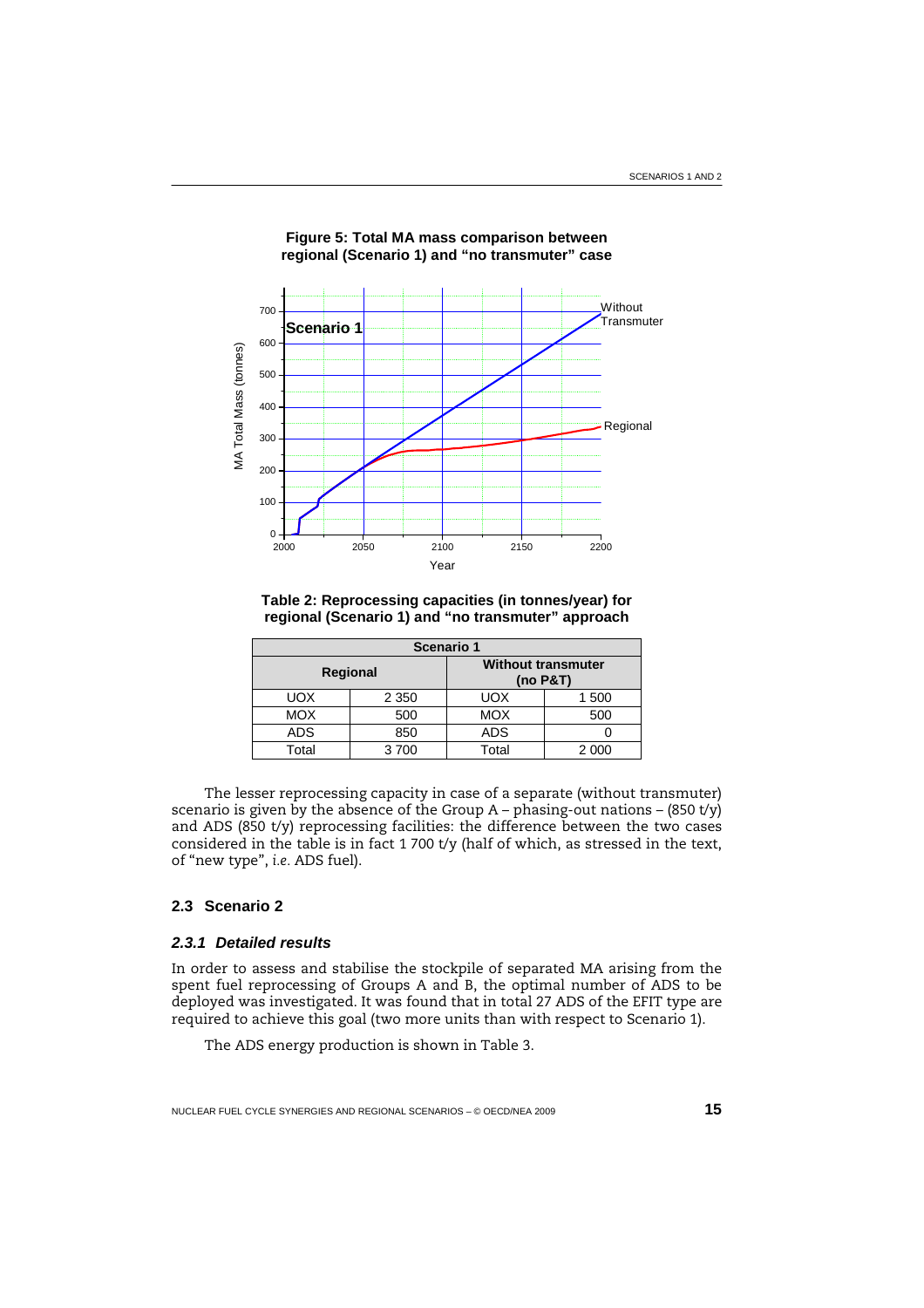|             | Scenario 1                         | Scenario 1                          | <b>Scenario 2</b>                            | Scenario 2                   |
|-------------|------------------------------------|-------------------------------------|----------------------------------------------|------------------------------|
| Time period | Annual energy<br>production (TWh.) | No. of total<br><b>ADS deployed</b> | <b>Annual energy</b><br>production $(TWh_e)$ | No. of total<br>ADS deployed |
| 2045        |                                    |                                     |                                              |                              |
| 2090-2200   | 29.3                               | 25                                  | 31.6                                         |                              |

**Table 3: Deployment pace of ADS fleet (energy demand)** 

Two MA inventories are compared in Figure 6: *i)* accumulated in the regional approach; *ii)* build-up in Groups A and B together without transmuter (*i.e.* no P&T: no ADS units deployed) approach.

The advantage of a regional scenario is clear: in 2100 the percentage difference of MA inventories is equal to about 45%, in 2200 up to 187%.



**Figure 6: Total MA mass comparison between regional (Scenario 2) and "no transmuter" case** 

# *2.3.2 Required facilities*

### *Fuel fabrication*

As for Group B, the annual fabrication capacity of about 690 t/y for UOX-fuelled plants, 90 for MOX and 300 for MOX RMA is required. The fabrication capacity needed for ADS is approximately 40 tonnes per year.

### *Fuel reprocessing*

The reprocessing capacities required in Scenario 2 for the regional approach as compared to the case without transmuter (*i.e.* no P&T) are described in Table 4. Here again, the differences are caused by the absence of ADS and associated reprocessing facilities.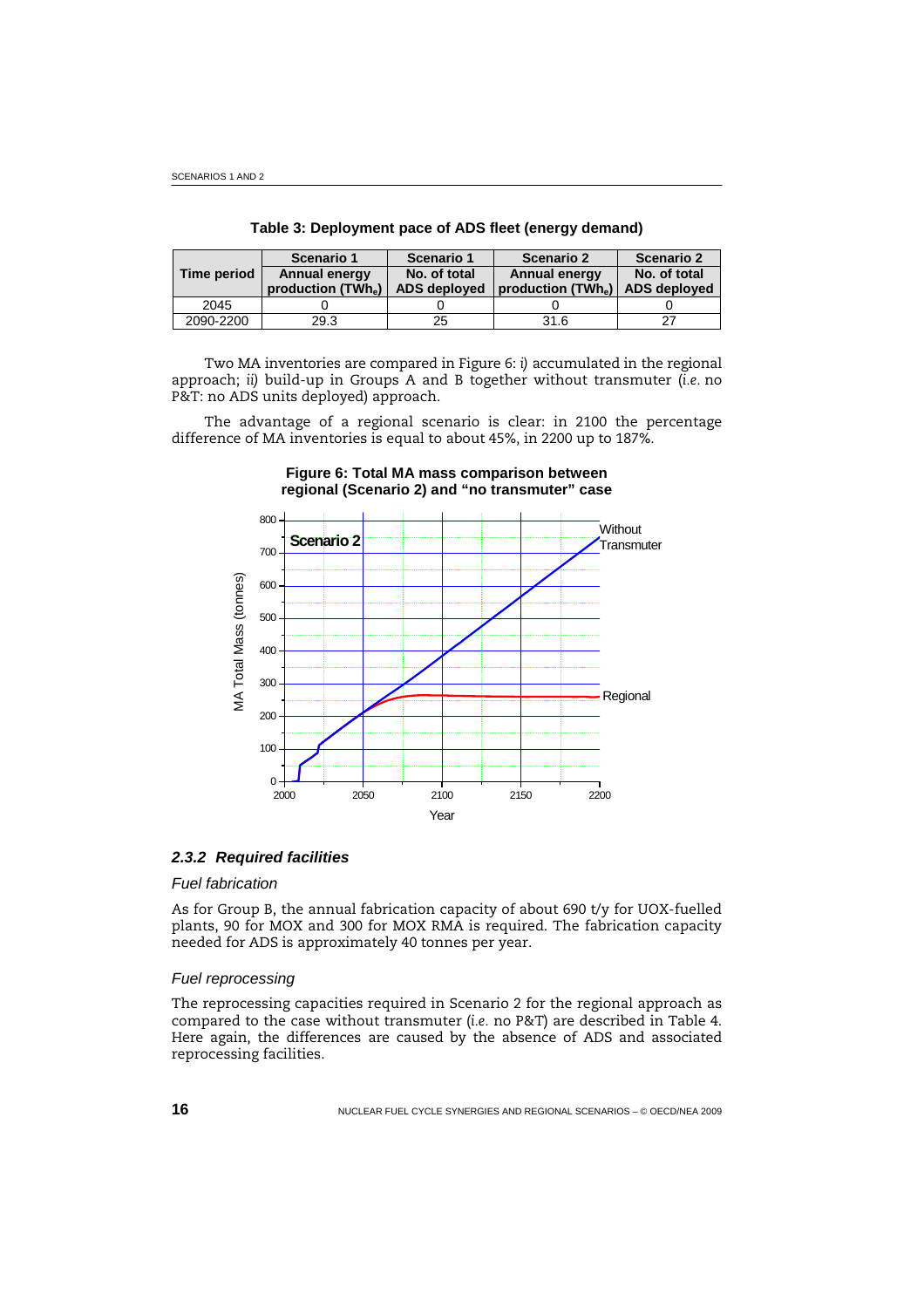| <b>Scenario 2</b> |                 |                                       |      |  |
|-------------------|-----------------|---------------------------------------|------|--|
|                   | <b>Regional</b> | <b>Without transmuter</b><br>(no P&T) |      |  |
| UOX/MOX           | 2450            | UOX/MOX                               | -600 |  |
| <b>ADS</b>        | 850             | ADS.                                  |      |  |
| Total             | 3 3 0 0         | Total                                 | ഹെ   |  |

#### **Table 4: Reprocessing capacities for regional (Scenario 2) and "no transmuter" approach**

### **2.4 Comparison between regional Scenarios 1 and 2 and the case without P&T**

In order to keep the out-of-pile fuel inventory in interim storage as low as possible (with a given cooling time) both in Scenarios 1 and 2, and in order to reduce the consequent middle- and long-term radiotoxic impact on repository, the number of required ADS units to be deployed is much higher than the number required simply to stabilise the MA inventory. A total of 25 units were necessary to achieve this goal (versus 16 in order to stabilise only the MA main stock inventory) for Scenario 1; whereas 27 units are needed for Scenario 2.

If MA stabilisation is the only goal pursued, the advantage of the regional approach is evident from the COSI6 simulations: a smaller number of ADS units have to be employed.

An important point is the reduced need for separate fuel cycle installations when comparing the regional deployment of P&T and the deployment of P&T by countries "in isolation". In fact, in the regional case there is no need for specific installations in Group A.

Due to the specific EFIT performance, which does not burn plutonium, this type of transmuter is suitable essentially for a regional approach, where the excedent plutonium is used to generate more energy. However this feature is a serious drawback when considering nations phasing-out nuclear "in isolation", as discussed below.

Finally, the particular composition of ADS EFIT fuel should be considered (45% Pu, 55% MA), since it would require specific technology developments (particularly complex, considering that the reprocessing and fabrication of ADS fuel is not yet a proven technology).

A point to be taken into account in the mono-recycling scenario is the ageing of the Pu in FR stock. In fact a considerable amount of <sup>241</sup>Am will be generated by radioactive decay over time, forcing to shorten the storage period as much as possible by a more aggressive fast reactor fleet start-up.

As for the Pu multi-recycling option (*i.e.* with recovering of plutonium from spent fuel), it allows extracting more energy from the mined uranium, slightly enhancing the fuel's utility, and consequently that of natural resource utilisation. The multi-recycling of Pu in the LWR induces a significant increase of MA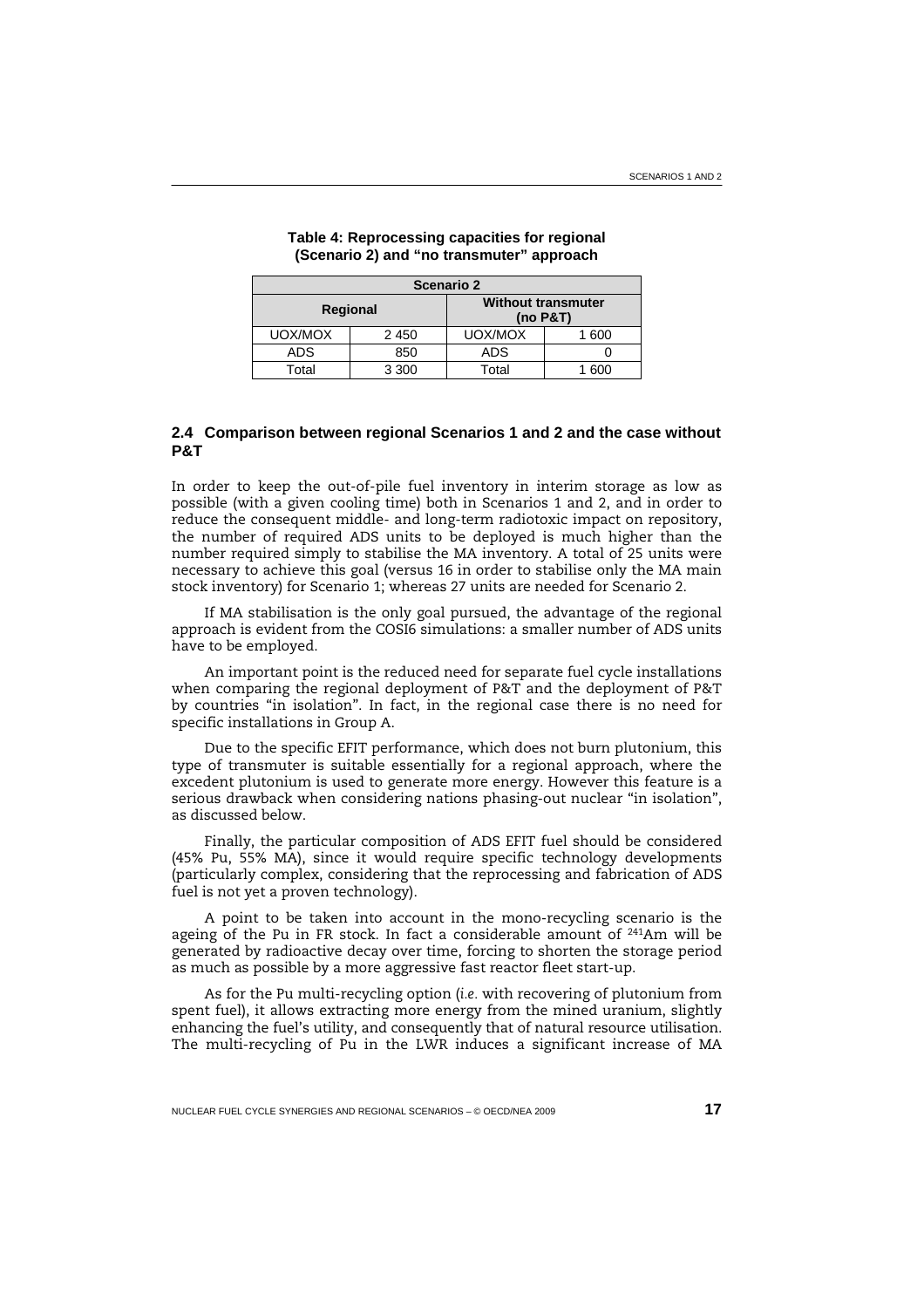production, compared to the monorecycling case. However, this contribution is less important than the difference in the Pu vector. The drawback is finally a lesser (perhaps insufficient) quantity of plutonium available for a future fast reactor fleet.

If Group A pursues independently the P&T transmutation strategy, the ADS units should obtain the plutonium needed for their start-up cores from its (*i.e.* Group A) spent nuclear fuel. In 2022 Group A spent fuel legacy should contain, according to a preliminary assessment, ~320 tonnes of plutonium and ~44 tonnes of MA. Since plutonium constitutes 88% of the TRU mass, the ADS used to transmute that TRU must necessarily employ relatively short cycles. Schneider (2004) demonstrated that the steep burn-up reactivity gradient resulting from use of Group A TRU inventory limits the ADS cycle burn-up to 40 MWd/kg (with a reactivity swing  $\Delta k_{eff}$  = 0.03) and the cycle time to slightly less than half of a year (168 days), in case of a sodium-cooled metal-fuelled ADS (840  $MW_{th}$ ) and LBE target). The very low Pu transmutation rate of EFIT (less than  $2 \text{ kg/TWh}_{\text{th}}$ ) would imply for phasing-out nations of Group A no significant reduction in total Pu inventory and the lack of benefit which the destruction of Pu isotopes (especially <sup>238</sup>Pu) brings for disposal options. These restrictions of ADS performance constitute a drawback for Group A acting alone and might daunt the nations phasing-out from choosing EFIT as dedicated facility to transmute their TRU.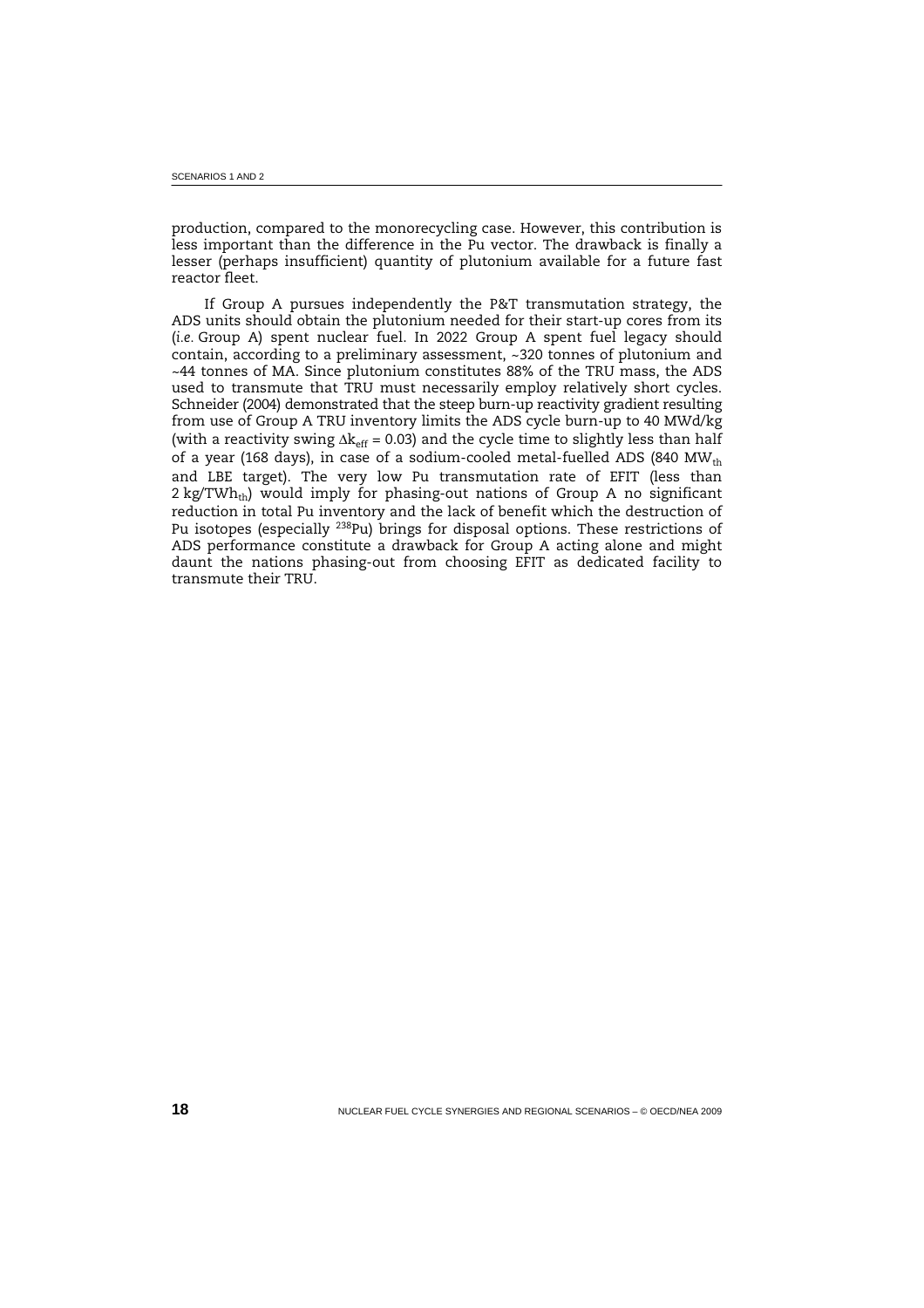# **Chapter 3: Scenarios 3 and 4**

### **3.1 Parametric studies on Scenario 3**

A major objective of Scenario 3 (Figure 7) is the consumption of the TRU legacy stocks of Group A at a reasonable time horizon. It was shown in Salvatores (2007) that there exist a number of options in that respect, since the time necessary for the consumption of the TRU of Group A depends on a number of parameters, such as:

- The breeding gain of the FR in the Group B: the lower the gain, the more efficient the FR for transmutation [the time necessary for the consumption of the actinide inventory can be reduced by using the CAPRA concept (Roualt, 1995) in the transition period].
- The out-of-reactor time in Group B: the higher this time, the more TRU needed from Group A for the fuel cycle TRU inventory in Group B.



## **Figure 7: Schematic diagram of Scenario 3**

It was shown in Salvatores (2007) that, whatever the out-of-reactor time, with a FR having a low breeding gain (-0.196), the TRU inventory of Group A is consumed within less than 100 years. With 1+2 years and an intermediate breeding gain (-0.061), there impact on the TRU inventory of Group A is minimal.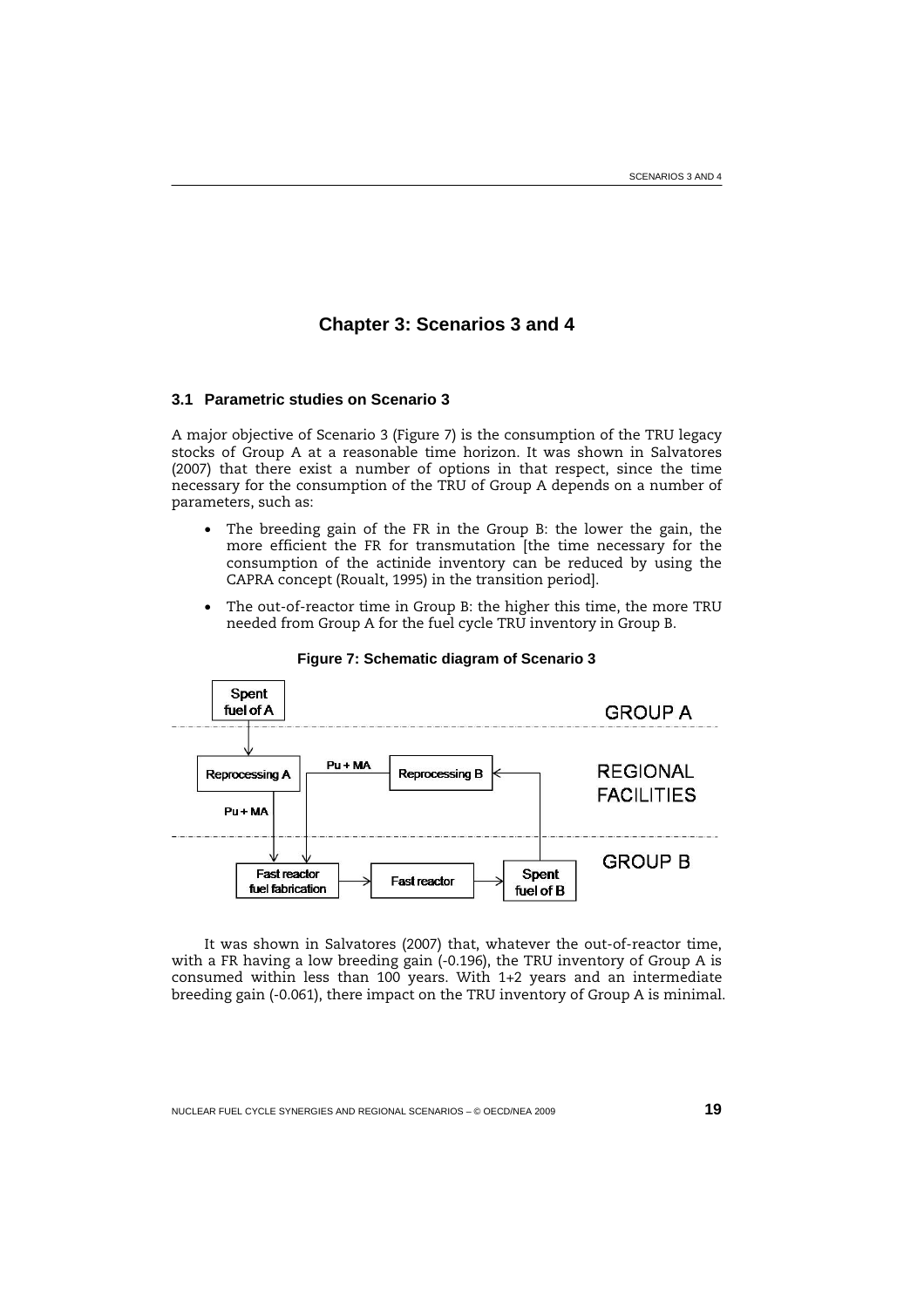The other important parameters are:

- the number of countries involved in the regional approach (impact of the initial inventories);
- the date and pace of deployment of the fast reactors;
- the load factor in PWR and FR (more electricity can be produced with the same installed capacity);
- the production of Pu in the PWR which can be increased if necessary by reducing the burn-up of the fuel;
- the preliminary step for Pu as a MOX in PWR.

Figure 8 summarises the trends relating to the time needed to consume the TRU of Group A countries on both parameters. Later in this chapter, the results of the scenario corresponding to the low breeding gain (-0.196) and one year of cooling will be presented in detail, because these assumptions allow to:

- have the shortest time for TRU consumption in Group A;
- deploy fast reactors in Group B without lack of TRU.

![](_page_19_Figure_10.jpeg)

**Figure 8: Scenario 3 – parametric studies** 

#### **3.2 Parametric studies on Scenario 4**

An important outcome of Scenario 4 (Figure 9) is the potential for restarting a sizable nuclear power fleet in some countries of Group A. Here again, a parametric study was performed in order to indicate significant trends and options and the main results have been described in Salvatores (2007) and are shown in Figure 10.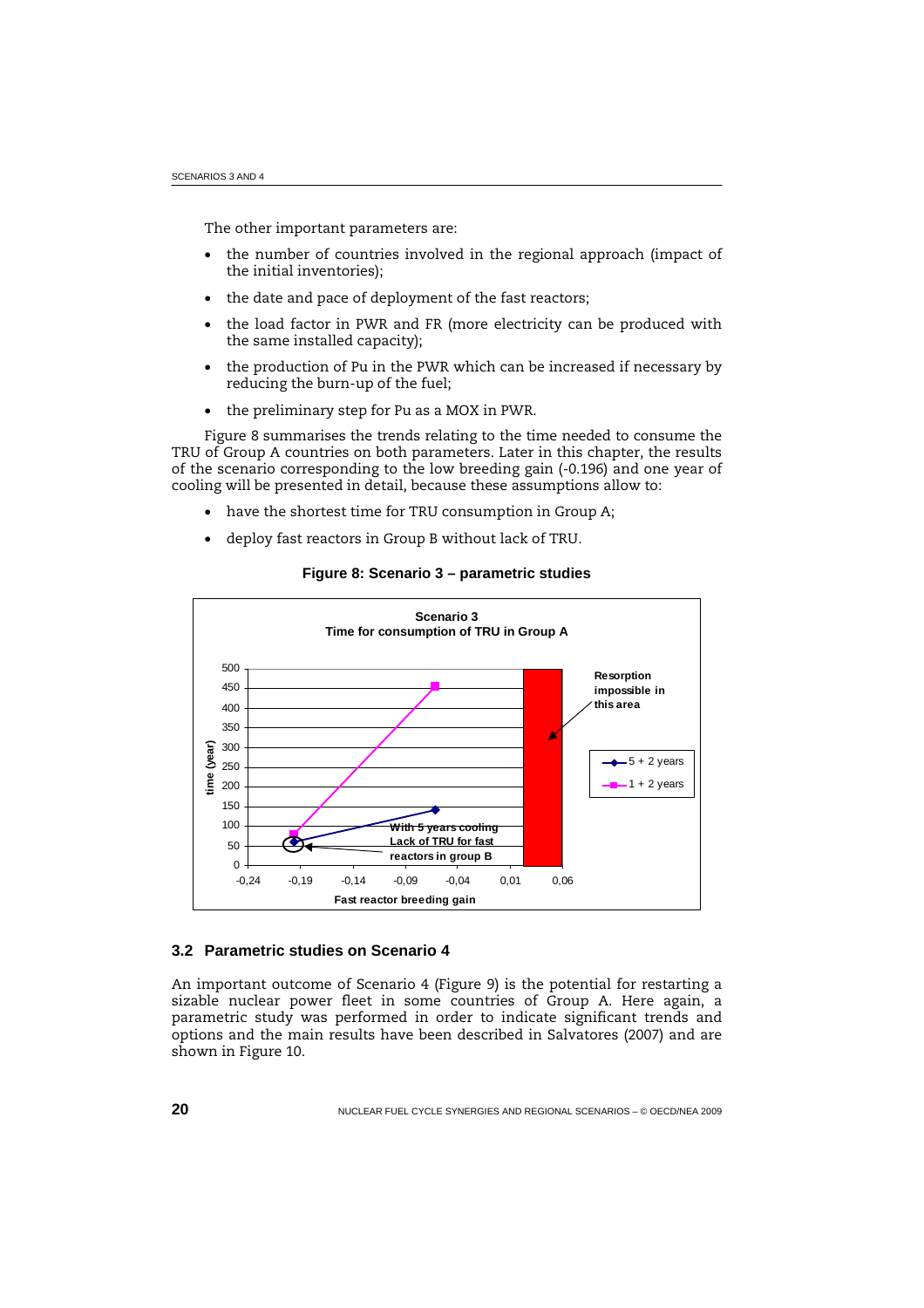![](_page_20_Figure_1.jpeg)

![](_page_20_Figure_2.jpeg)

![](_page_20_Figure_3.jpeg)

The parametric study did show that the maximum installed capacity in Group A depends on:

- breeding gain of the fast reactors (the higher the breeding gain, the higher the number of reactors that can be deployed);
- out-of-reactor time for TRU, which determines the TRU fuel cycle inventory.

With an out-of-reactor time of 1+2 years for the fast reactor fuel cycle, the deployment of new fast reactors in Group A is still possible in 2050.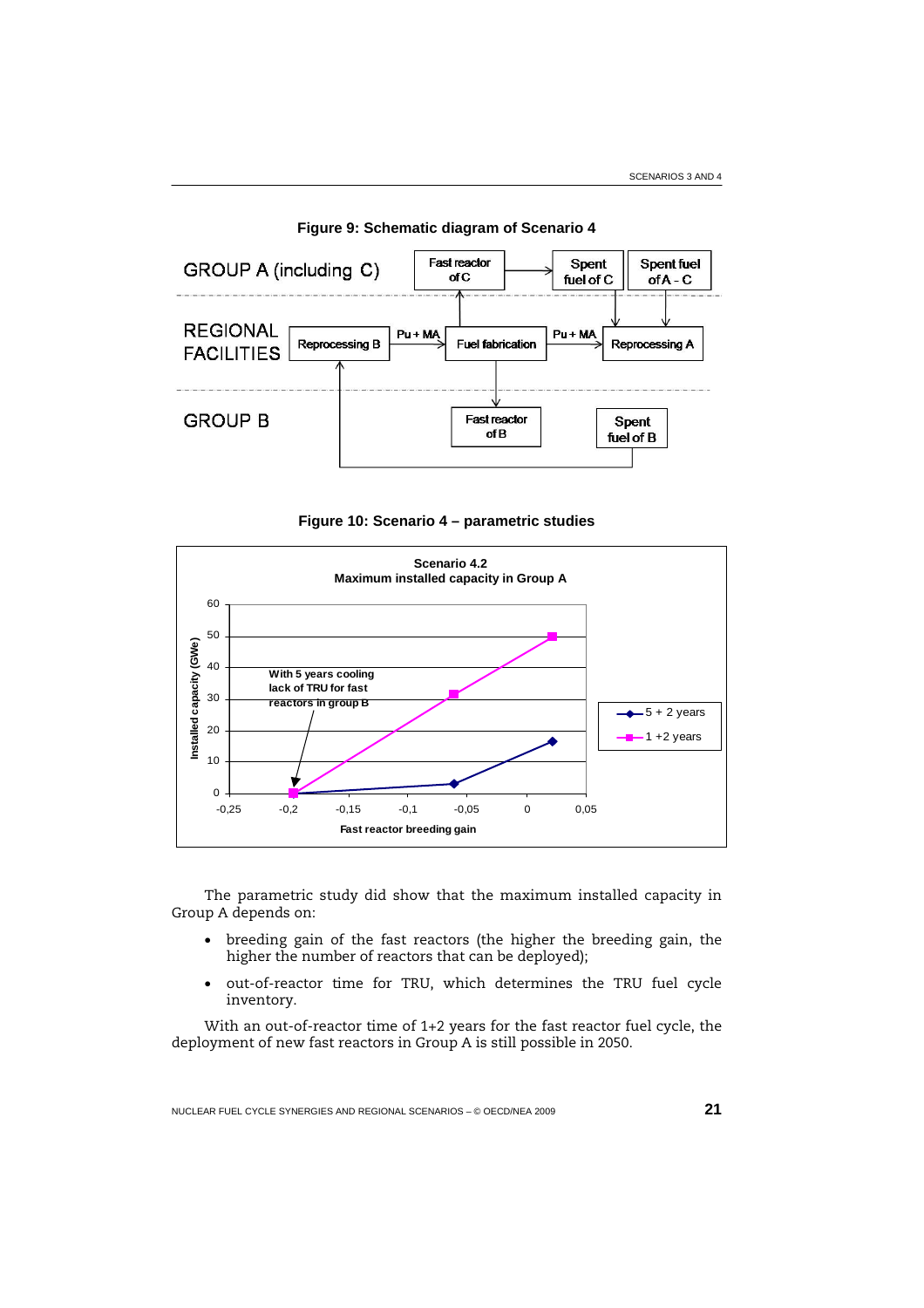The maximum achievable installed capacity corresponds to 49.5 GWe in Group A, corresponding to 330 TWhe (load factor = 76%, breeding gain =  $+0.022$ ). The pace of deployment is 1.5 GWe/year.

An out-of-reactor time of 5+2 years would allow a lower achievable installed capacity.

As in the previous case, other important parameters can play a significant role in the overall scenario assessment:

- number of countries involved in the regional approach (impact of the initial inventories);
- date and pace of deployment of the fast reactors in both groups;
- date and pace of decommissioning of the PWR in Group B;
- load factor in the PWR and FR;
- breeding gain in the fast reactors which can be fitted to produce or to adjust the required Pu inventory;
- production of Pu in the PWR which can be increased if necessary by reducing the burn-up of the fuel.

Later in the chapter, the results of the scenario corresponding to the higher breeding gain (+0.022) and one year of cooling will be presented in detail, because this allows deploying the maximum installed capacity in Group C.

#### **3.3 Detailed results of Scenarios 3 and 4**

#### *3.3.1 Plutonium inventory*

Figure 11 displays the plutonium inventories in the cycle for Scenarios 3 and 4.

For these two scenarios, the evolution of the Pu inventory depends on the breeding gain of the fast reactors.

For Scenario 3, the objective was to eliminate as quickly as the possible the TRU inventory of Group A and the FR chosen have a negative breeding gain. In this case, the total Pu inventory decreases once the entire FR fleet is deployed.

Due to negative breeding gain, a permanent lack of fissile materials appears as of year 2120; lacking Pu is provided by an external Pu source ("infinite Pu") and the inventory is artificially stabilised.

For Scenario 4, the objective was to restart as many FR as possible in Group C. That is why FR with positive breeding gain were chosen. In this case, the Pu inventory increases.

#### *3.3.2 Minor actinide inventory*

The minor actinide inventories in the cycle for Scenarios 3 and 4 are shown in Figure 12.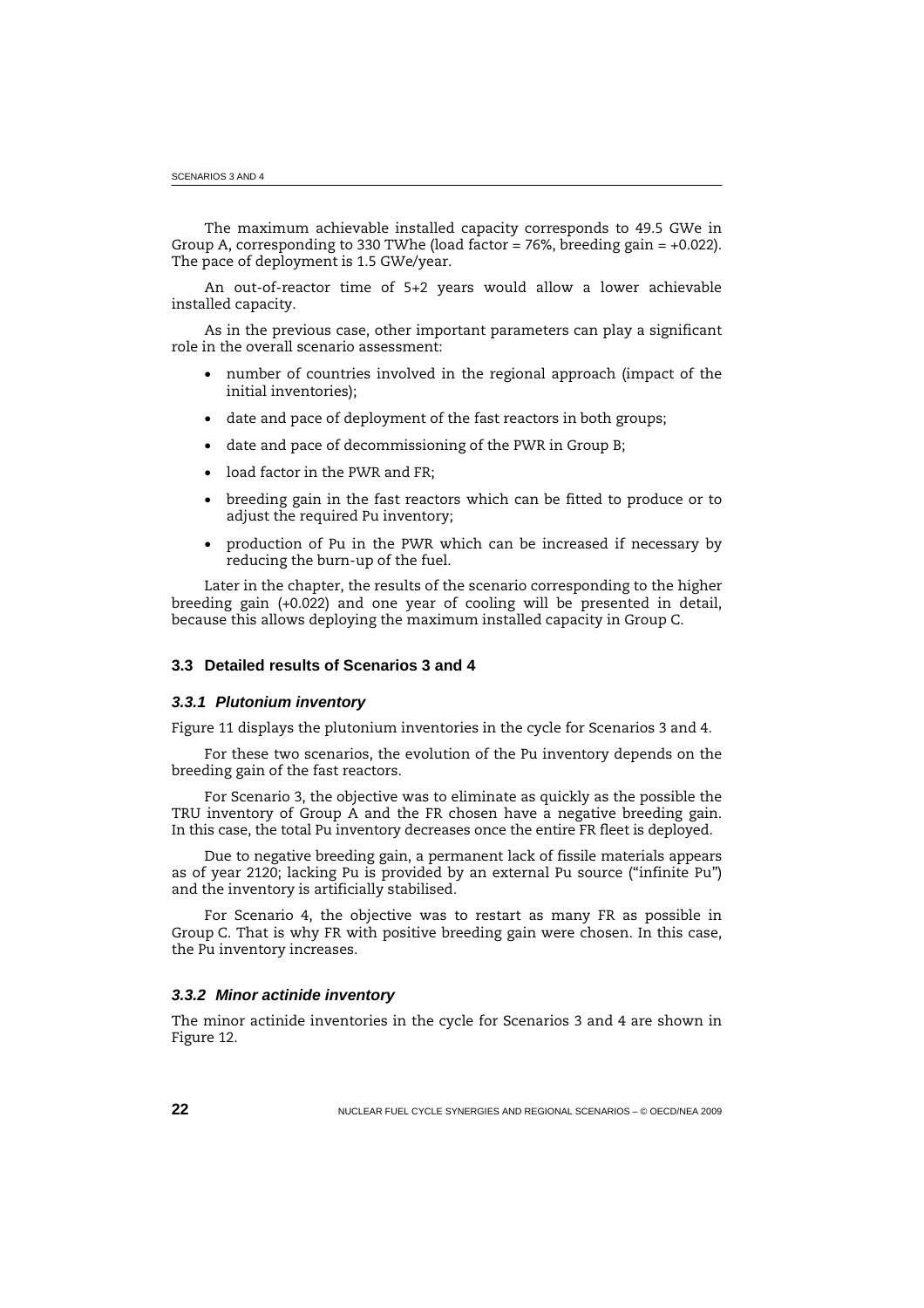![](_page_22_Figure_1.jpeg)

**Figure 11: Scenarios 3 and 4 – plutonium inventory in the cycle** 

![](_page_22_Figure_3.jpeg)

**Figure 12: Scenarios 3 and 4 – minor actinide inventory in the cycle** 

NUCLEAR FUEL CYCLE SYNERGIES AND REGIONAL SCENARIOS – © OECD/NEA 2009 **23**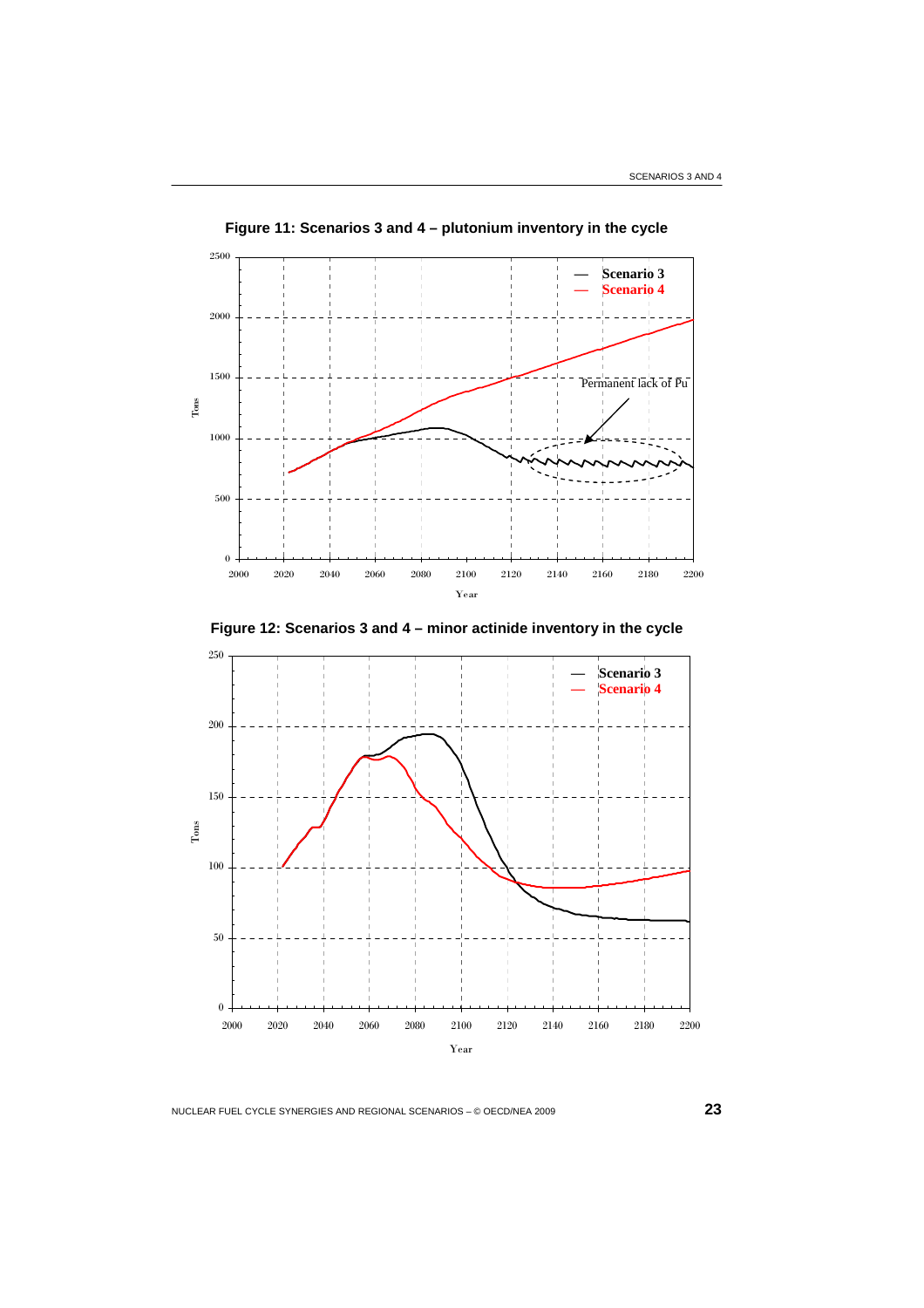For Scenarios 3 and 4, the evolution of the MA inventories depends on the transmutation strategy applied. In both scenarios, the MA are transmuted in the FR as soon as they are deployed. For that reason, the total MA inventory decreases when enough FR are deployed.

At the end of Scenario 4, the MA inventory increases because of the positive breeding gain.

#### *3.3.3 Scenarios 3 and 4: Required regional facilities*

For Scenario 3, the regional facility to be deployed is the reprocessing plant (or plants) to be used by both Group A and Group B countries. For Group A, the reprocessing capacity needed depends on the time of consumption of TRU. Considering the total amount of spent fuel in Group A, *i.e.* 29 000 tonnes (mainly UOX) and the minimum time for reprocessing of this fuel, *i.e.* 35 years, the maximum reprocessing capacity for the needs of Group A is 850 tonnes of initial heavy metal per year. This value can be reduced by increasing the period for reprocessing. For Group B, an additional capacity of 850 tonnes per year for PWR UOX and MOX spent fuel is sufficient for the deployment of fast reactors. An additional capacity of 300 tonnes in order to reprocess FR spent fuel is necessary at the end of the century (100% fissile fuel).

For Scenario 4, the regional facilities needed are the reprocessing plant for Groups A and B and the fuel fabrication plant for the fast reactors of Groups A and B.

### *Reprocessing facility*

For Group A, the maximum reprocessing capacity is necessary at two different stages. At first, for the reprocessing of the initial PWR spent fuel, *i.e.* roughly 850 tonnes per year (as for Scenario 3). Subsequently, when fast reactors are deployed, the maximum installed capacity in Group A related to the newly deployed fast reactors is 49.5 GWe (GRG = 0.022 and one year of cooling). The reprocessing capacity is then approximately 400 tonnes per year (61% of fissile fuel and 39% of blankets). For Group B, the required reprocessing capacity is around 500 tonnes per year (61% of fissile fuel and 39% of blankets). This value is higher than for Scenario 3 because the fast reactors also contain axial and radial blankets which need to be reprocessed.

#### *Fabrication facility*

The full fabrication capacity for the fast reactors of Groups A and B is needed at the end of the century, when all fast reactors are deployed.

As the maximum installed capacity for Group A is 49.5 GWe (GRG = 0.022, one year of cooling), the annual fabrication capacity should be approximately 400 tonnes per year (61% of fissile fuel and 39% of blankets).

For Group B the maximum installed capacity is 64.5 GWe at the end of the century (430 TWhe per year, load factor  $= 0.76\%$ ), thus the fabrication capacity needed is approximately 500 tonnes per year (61% of fissile fuel and 39% of blankets).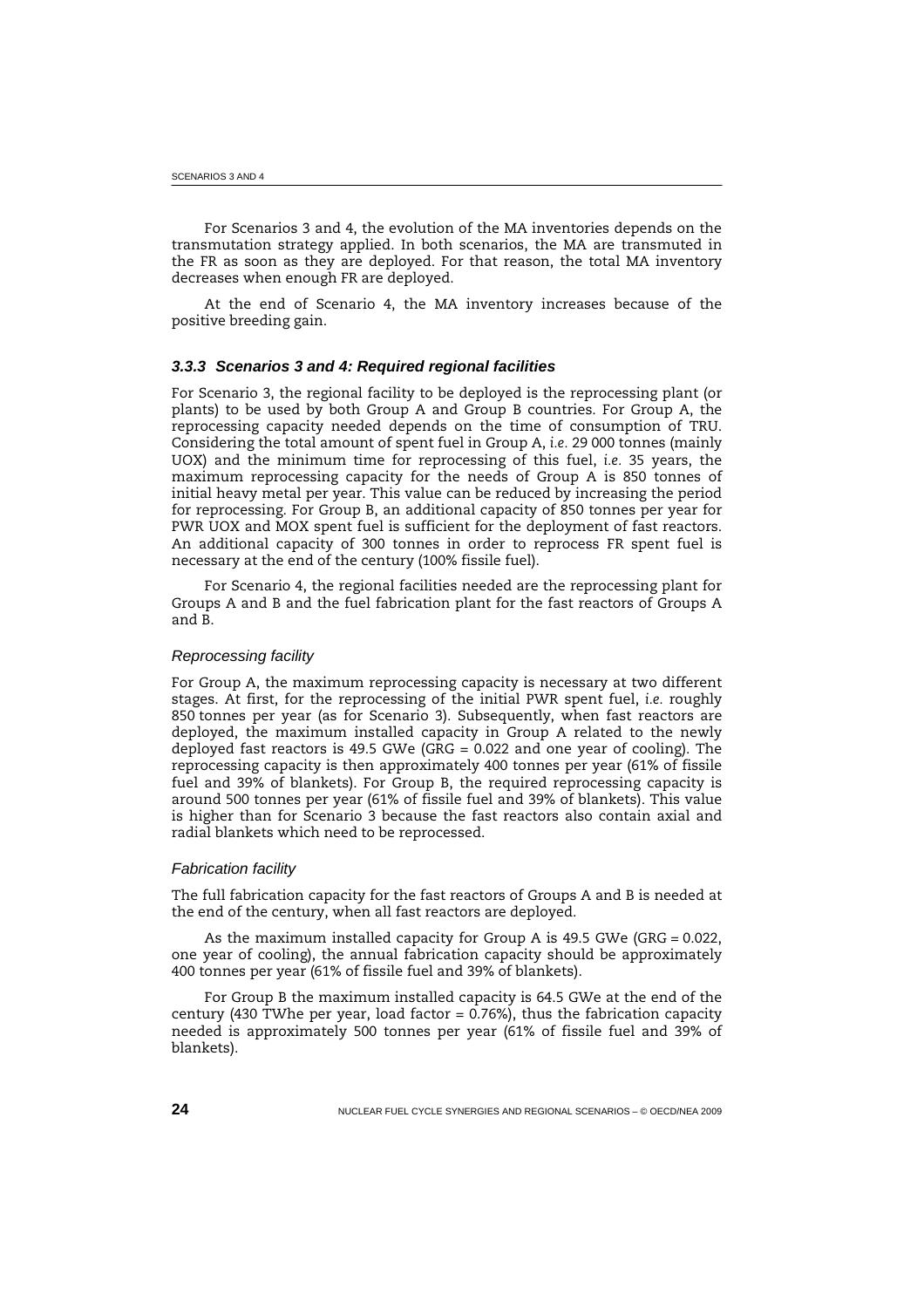# **3.4 Impact on waste disposal**

Figure 13 shows the cumulated radiotoxic inventory of the HLW in Groups A and B for Scenario 3. The HLW accounted for is that produced between 2010 and 2200. The radiotoxic inventory is presented from 2040, date of the beginning of the partitioning of the MA. The increase of the "B S3" plots (total value given by the solid line; contributions before and after 2040 given by the dashed lines) during the first 100 years is due to the HLW produced by the reprocessing of fast reactor spent fuel and blankets.

![](_page_24_Figure_3.jpeg)

**Figure 13: Scenario 3 – radiotoxic inventory of high-level waste** 

The red plot gives the evolution of the radiotoxic inventory of the spent fuel of Group A when no reprocessing and transmutation strategy is applied for TRU. The green plot indicates that the radiotoxic inventory of the HLW has been reduced by a factor 1 000. The reduction is due to the separation efficiency of the regional reprocessing plant (0.1% for U, Pu and MA). The plot "B before 2040" indicates that the major part of the radiotoxic inventory in Group B originates from the HLW produced before P&T implementation. It should be noted that the initial HLW in 2010 have not been accounted for in these calculations.

Figure 14 displays the decay heat of the cumulated HLW in Groups A and B for Scenario 3. The HLW accounted for are the waste produced between 2010 and 2200.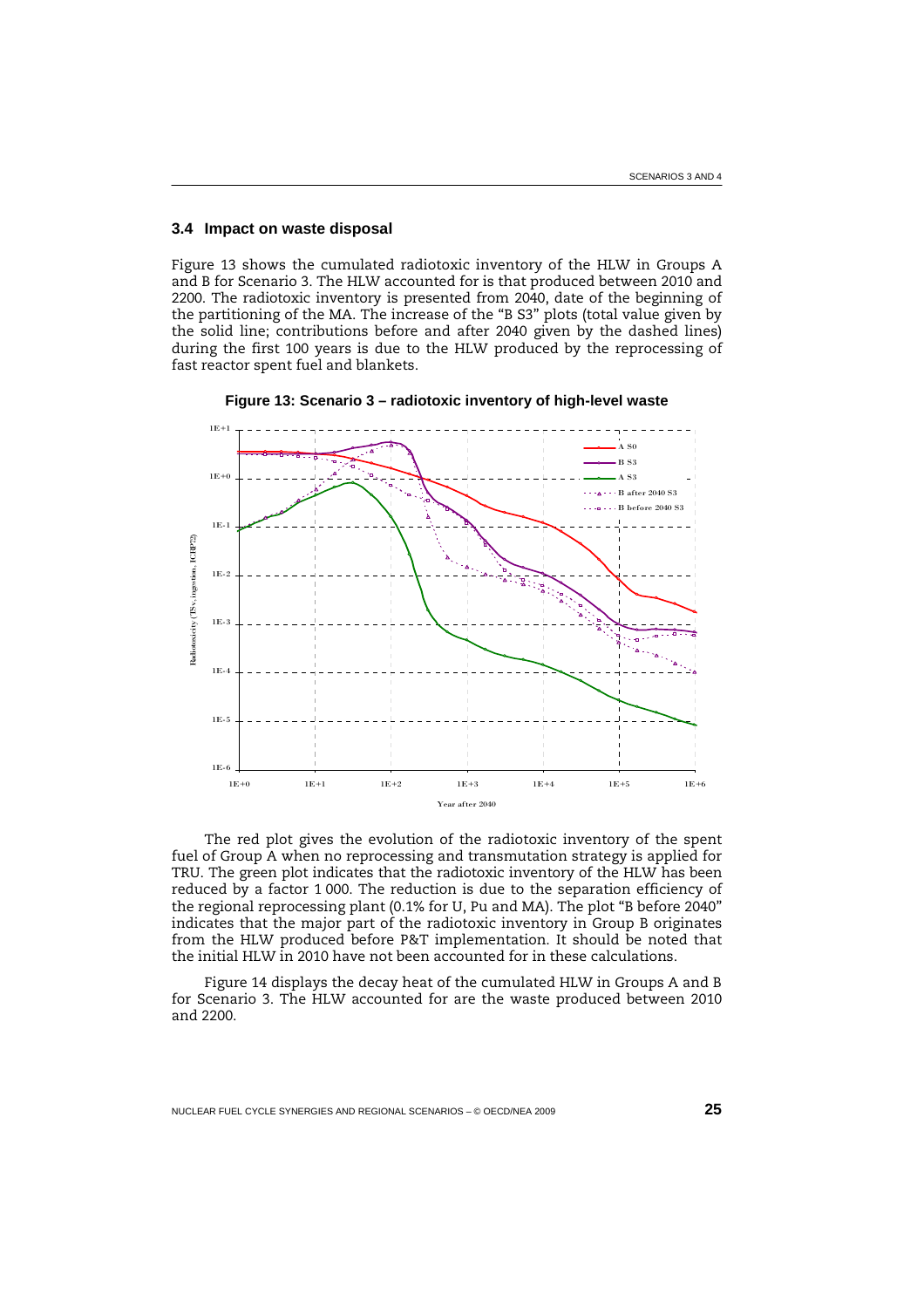![](_page_25_Figure_1.jpeg)

**Figure 14: Scenario 3 – decay heat of high-level waste** 

The red plot (*A S0*) gives the evolution of the decay heat of the spent fuel of Group A where no reprocessing and transmutation strategy is applied for TRU. The green plot (*A S3*) indicates that the decay heat of the HLW after 100 years of cooling has been reduced by a factor 10. At this time, the contribution of the fission products to the decay heat of the HLW remains important.

Figure 15 gives the cumulated radiotoxic inventory of the HLW in Groups A and B for Scenario 4. The HLW accounted for is that produced between 2010 and 2200.

#### *Result for Group B*

For a cooling time higher than 500 years, the radiotoxic inventory is dominated by the waste produced before the deployment of P&T, as for Scenario 3.

#### *Result for Group A*

For a cooling time higher than 500 years, the radiotoxic inventory is decreased by a factor higher than 10, compared to the direct disposal of spent fuel. It should be noted that the annual electrical production in this group is 330 TWhe, compared to the direct disposal case where no electricity is produced.

Figure 16 gives the decay heat of the cumulated HLW in Groups A and B for Scenario 4. The HLW accounted for is that produced between 2010 and 2200. The same trends are obtained as for radiotoxic inventory.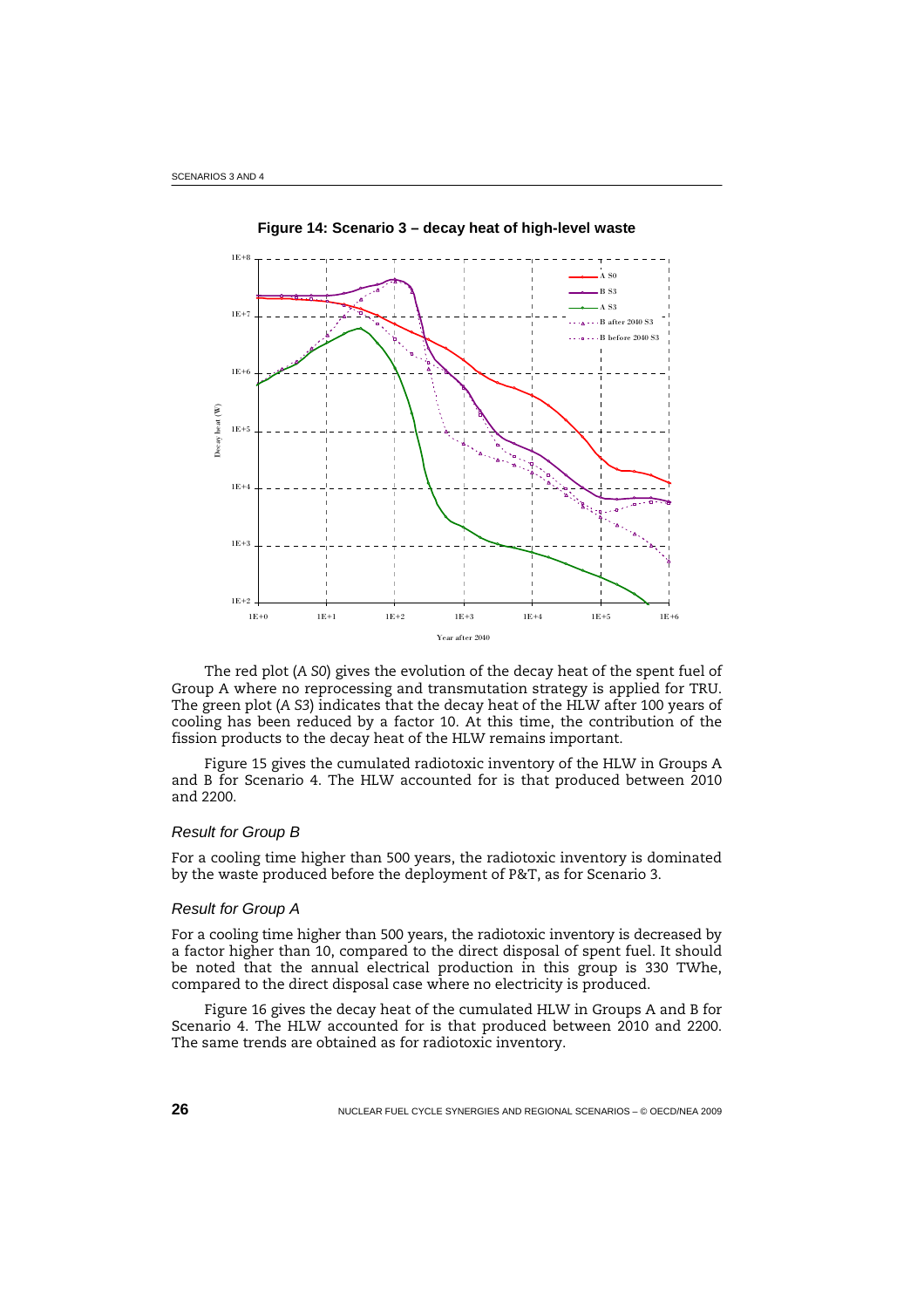![](_page_26_Figure_1.jpeg)

**Figure 15: Scenario 4 – radiotoxic inventory of high-level waste** 

**Figure 16: Scenario 4 – decay heat of high-level waste** 

![](_page_26_Figure_4.jpeg)

NUCLEAR FUEL CYCLE SYNERGIES AND REGIONAL SCENARIOS – © OECD/NEA 2009 **27**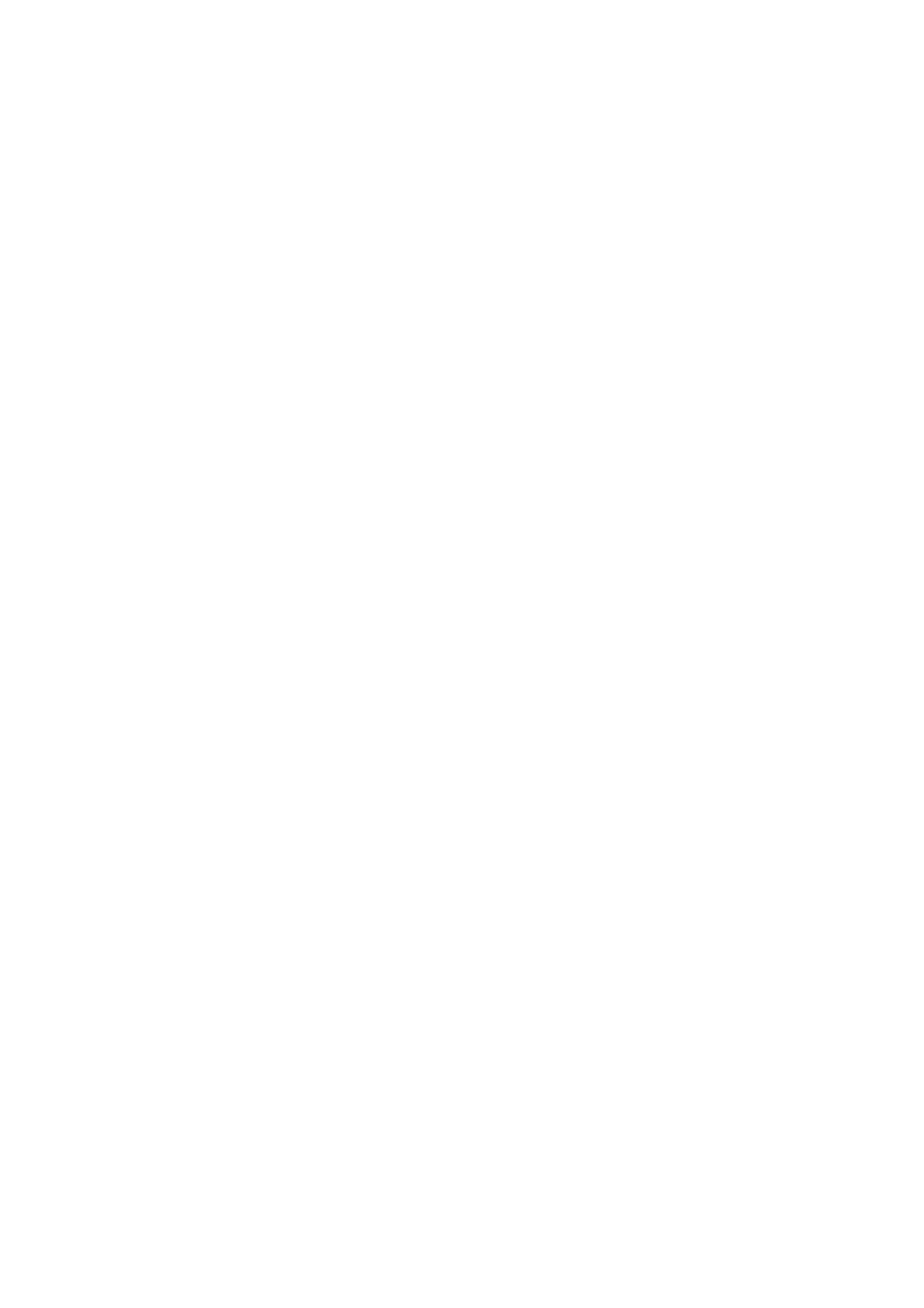# **Chapter 4: Conclusion and perspectives**

### **4.1 Summary of Scenarios 1 and 2**

The main results of the regional P&T Scenarios 1 and 2 can be summarised as follows.

The spent fuel stock of Group A can be decreased, as required, down to zero by 2100: all the fuel was reprocessed by that date. In Scenario 1 the Pu mono-recycle option implies that the reprocessed plutonium is kept in order to be successively transferred to fast reactor plutonium stock; it will be introduced in a later stage in the FR fuel cycle of Group B. In order to stabilise the MA production from Group B, the required number of ADS of EFIT type (384  $MW_{th}$ ) was determined to be 25 units for Scenario 1, and 27 for Scenario 2 (due to plutonium multi-recycling and consequently higher MA generation). The final plutonium inventory available in Scenario 1 at 2100 for the fast reactor fleet will be 840 tonnes. The results of the Scenario 2 simulation with COSI6 show that the plutonium main stock inventory of Group B is stabilised starting from 2100 at ca. 100 tonnes, while the total inventory increases slightly vs. time due to the accumulation of "bad quality" plutonium resulting from the MOX multi-recycling (which is however associated with a reduced MA production by radioactive decay with respect to plutonium mono-recycling).

For the proposed transmutation strategy, a total reprocessing capacity of 3 700 tonnes per year is needed if Scenario 1 is implemented and of 3 300 tonnes if Scenario 2 is implemented: 850 tonnes per year for ADS reprocessing plant, 850 for Group A spent fuel legacy, and 2 000 for Group B in Scenario 1, 1 600 for Group B in Scenario 2. The PWR fuel reprocessing capacity required for Scenario 1 is about 18% higher than that currently available in France, while the ADS reprocessing facilities must obviously be developed and deployed in the future.

In Scenario 1 the annual capacity of fuel fabrication plants should be 1 000 tonnes/year for UOX, 100 for MOX and 30 for ADS. The required capacity for Scenario 2 is 690 tonnes/year for UOX, 390 for MOX, and 40 for ADS. The total capacity is quite similar in the two cases considered, while only MOX/UOX fabrication capacities proportions are somewhat different (respectively, 1:10 and 1:1.77).

As a final consideration on the EFIT design, it should be mentioned that this type of transmuter offers potential benefits only in regional scenarios, but it does not seem suitable for phasing-out nations implementing a P&T strategy in isolation, because its transmutation performance is focused exclusively on MA and leaves most of the Pu stock unchanged.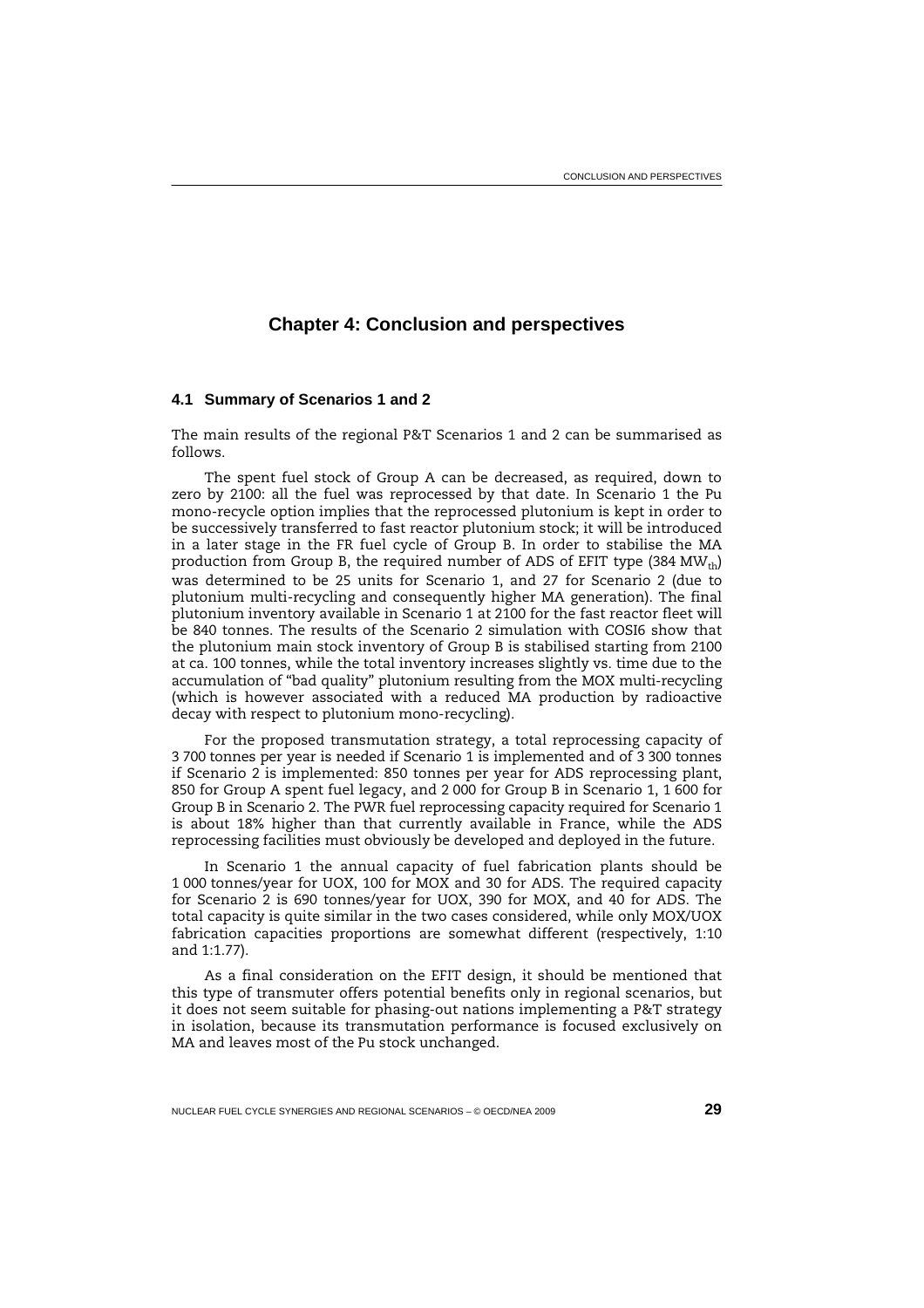#### **4.2 Summary of Scenarios 3 and 4**

The major result of Scenarios 3 and 4 is the possibility to manage the Pu and MA of several countries through a regional approach with fast reactors either burners or breeders, depending on the strategies applied in the countries.

The flexibility of a fast reactor and the reversibility from burner to breeder could be quite useful, as demonstrated in past studies (Newton, n.d.). The transition from burner to breeder configurations for the fast reactors (all or part of them) could then be made at a specific point in time. This feature can allow tuning future strategies at a regional level that account for both sustainability and waste minimisation.

A significant reduction of the radiotoxic inventory of the high-level waste is obtained for both groups of countries, even in the case of a restart of nuclear energy in Group A.

Moreover, the added value of the fast reactors compared to the ADS is the electricity produced (330 TWhe per year in Group A in Scenario 4).

It has also been pointed out that the optimisation of scenarios depends, as expected, on a number of parameters; those that characterise the fuel cycle (cooling times, etc.) are particularly significant and will have to be investigated in detail.

#### **4.3 Overall summary and perspectives**

Regional strategies can in principle provide a framework for the implementation of innovative fuel cycles, with appropriate sharing of efforts, accounting for proliferation concerns and resource optimisation. In the present paper we have presented the first results of specific scenarios, presently investigated within a wider effort underway in Europe in order to shape a roadmap to implement partitioning and transmutation technologies.

The indications obtained so far underline that if, *e.g.* fast reactors with homogeneous recycle of not-separated TRU are envisaged, there is the need to optimise the fast reactor characteristics (*e.g.* the conversion ratio), and the fuel cycle characteristics (*e.g.* the fuel out-of-pile cooling time), in order to meet the potentially different objectives of different countries within a regional area.

In the present study, we did not investigate the impact of introducing critical fast reactors using heterogeneous recycle of MA; this can perhaps be the object of future studies. However, the potential limitations in terms of maximum allowed amount of MA that can be loaded in a target and the potential absence of fertile blankets can reduce the flexibility of fast reactors, as discussed above, that would allow coping with a range of objectives within a regional area.

Another relevant finding of the study is related to the characteristics of the ADS chosen to transmute MA in scenarios of the "double strata" type. In fact, most ADS design studies, and in particular those performed in the framework of EUROTRANS, have considered a fuel loading and a transmutation potential mostly adapted to MA, as opposed to TRU, consumption. This type of ADS is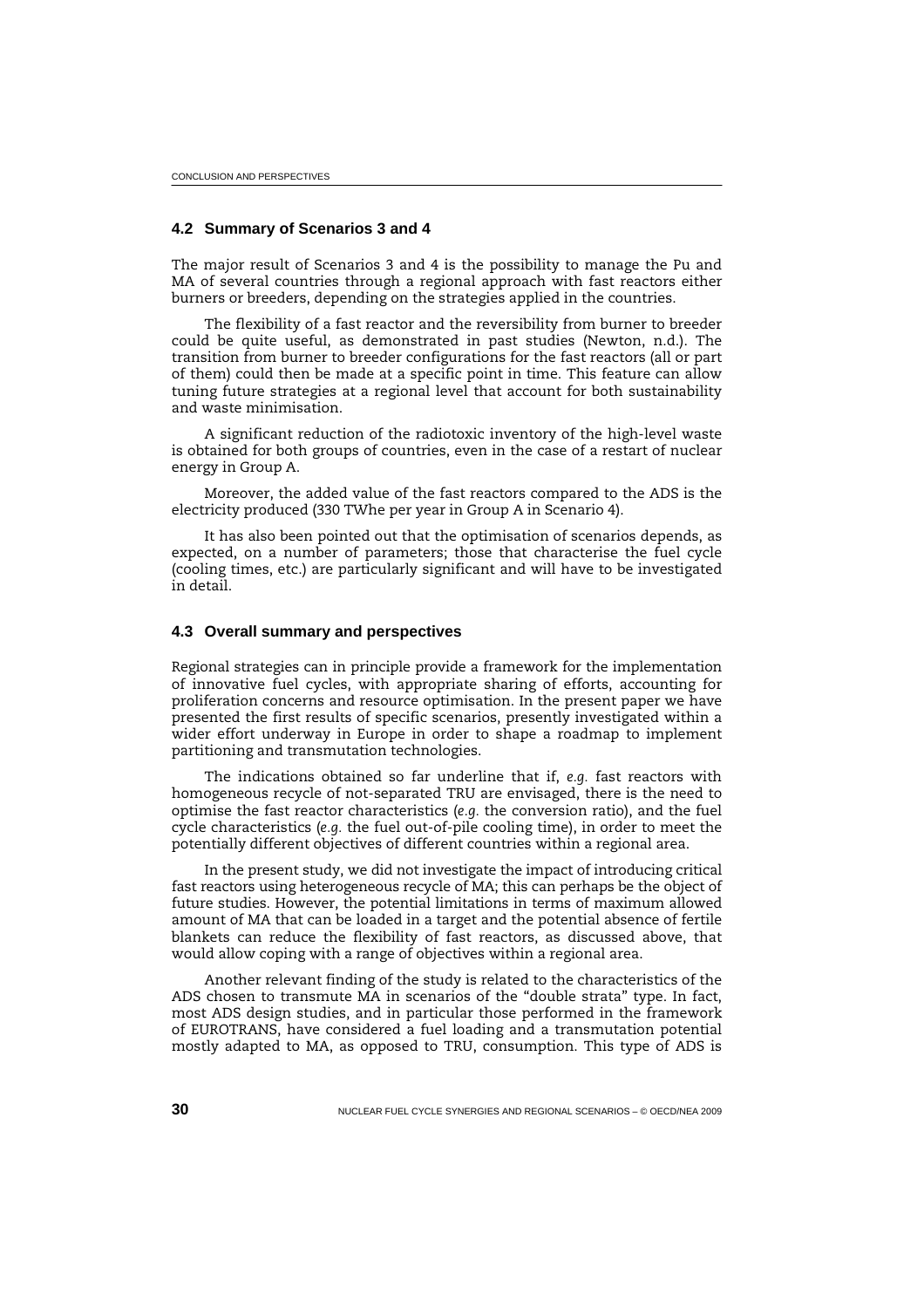thus more apt to be used in a "regional" scenario where different countries with different objectives share resources, facilities and spent fuel inventories in order to minimise wastes. The same type of ADS will not be useful in the case of a country committed to a stagnant or decreasing use of nuclear energy that would decide to deploy P&T in "isolation" for waste management.

In this respect, an interesting addition to the present study would be the introduction of a critical "burner" fast reactor (*i.e.* with a conversion ratio in the range 0.5-0.8) in Scenarios 1 and 2.

As far as the impact of the implementation of P&T at a regional level, the results of the scenario studies indicate that the expected beneficial potential of P&T, *i.e.* reduction of the radiotoxicity in a repository to the level of the radiotoxicity of the initial ore after a few hundred years, and the reduction of the heat load in the repository (more than one order of magnitude), applies to the whole region, providing a potentially significant benefit to all the countries of that region (*e.g.* Europe), despite their different policies in terms of nuclear energy. Moreover, the present studies have shown the potential of a regional strategy in order to favour a nuclear "renaissance" in some countries.

Further studies are obviously needed, in particular in order to investigate practical issues (such as fuel transport, etc.) and institutional issues which will without doubt be very challenging.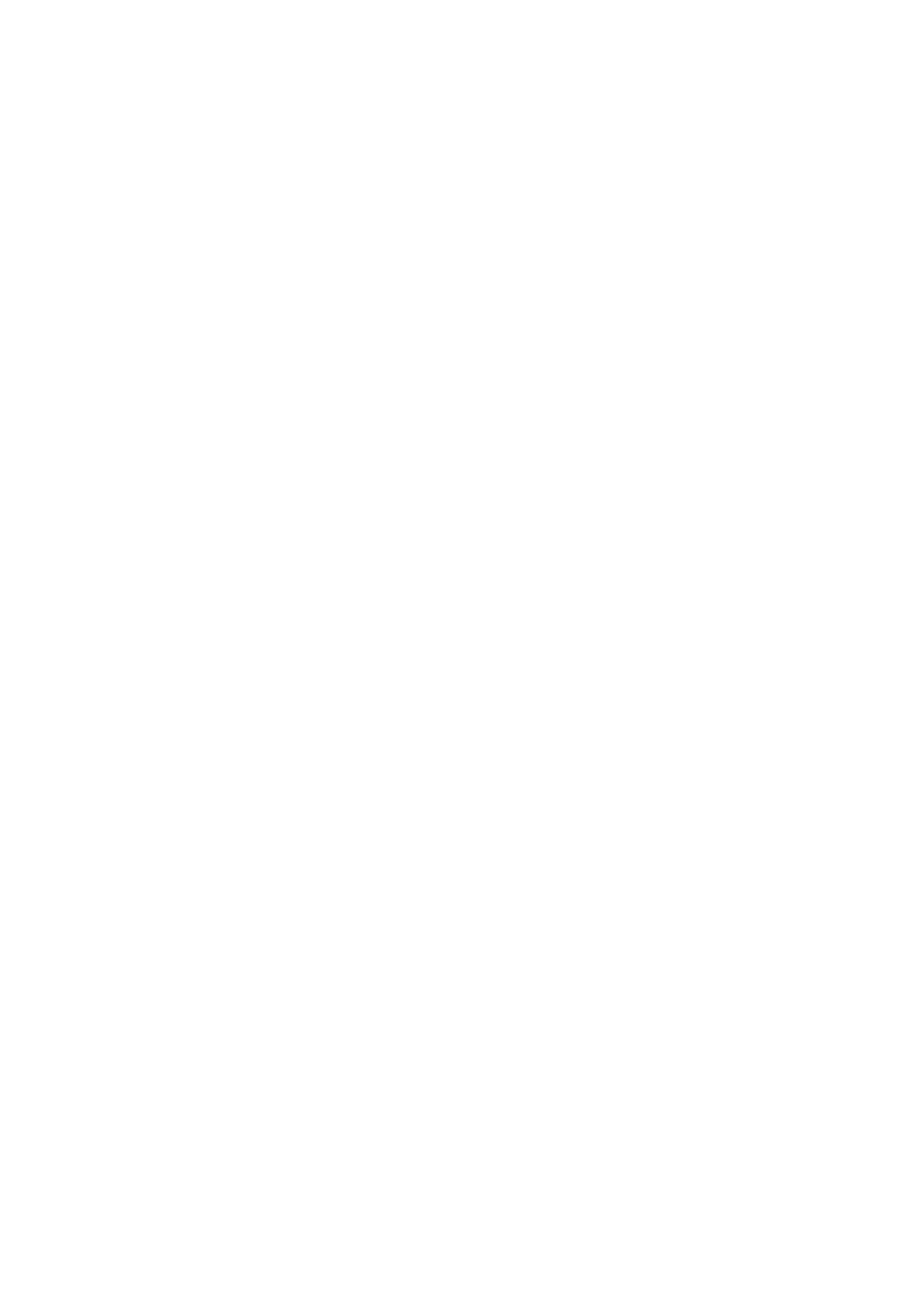# **References**

Artioli, C., *et al*. (2007), *EFIT Core Reference Cycle Analysis and Reactivity Coefficients*, FPN-P9EH-015 rev.0, ENEA. See also Artioli, C., *et al*. (2007), "Optimization of the Minor Actinides Transmutation in ADS: The European Facility for Industrial Transmutation – EFIT-Pb Concept", *Proc. Int. Conf. AccApp'07*, Idaho, USA, 29 July-2 August 2007.

Boucher, L., *et al*. (2006), "COSI: The Complete Renewal of the Simulation Software for the Fuel Cycle Analysis", *Proceedings Conf. ICONE 14*, Miami, USA, 17-20 July 2006.

Boucher, L. and M. Salvatores (2007), "Improved Resources Utilisation, Waste Minimisation and Proliferation Resistance in a Regional Context", *Proceedings of the 9th Information Exch. Meeting on Actinide and Fission Product P&T*, Nîmes, France, September 2006, OECD/NEA, Paris.

Newton, T.D. and P.J. Smith (n.d.), *Flexibility of the Gas Cooled Fast Reactor to Meet the Requirements of the 21st Century*, CAPRA/CADRA Project.

Rouault, J. and M. Salvatores (1995), "The CAPRA Project: Status and Perspectives", *Nuclear Europe Worldscan*.

Salvatores, M., *et al*. (2005), "Partitioning and Transmutation Potential for Waste Minimization in a Regional Context.", *Proceedings of the 8th Information Exchange Meeting on Actinide and Fission Product P&T*, University of Nevada, Las Vegas, 9-11 November 2004, OECD/NEA, Paris.

Salvatores, M., *et al*. (2007), "Scenarios for P&T Implementation in Europe Within a Regional Approach", *Proc. Int. Conf. GLOBAL '07*, Boise, Idaho, USA, September.

Schneider, E., *et al*. (2004), *NFCSim Scenario Studies of German and European Reactor Fleets*, LA-UR-04-4911, Los Alamos National Laboratory.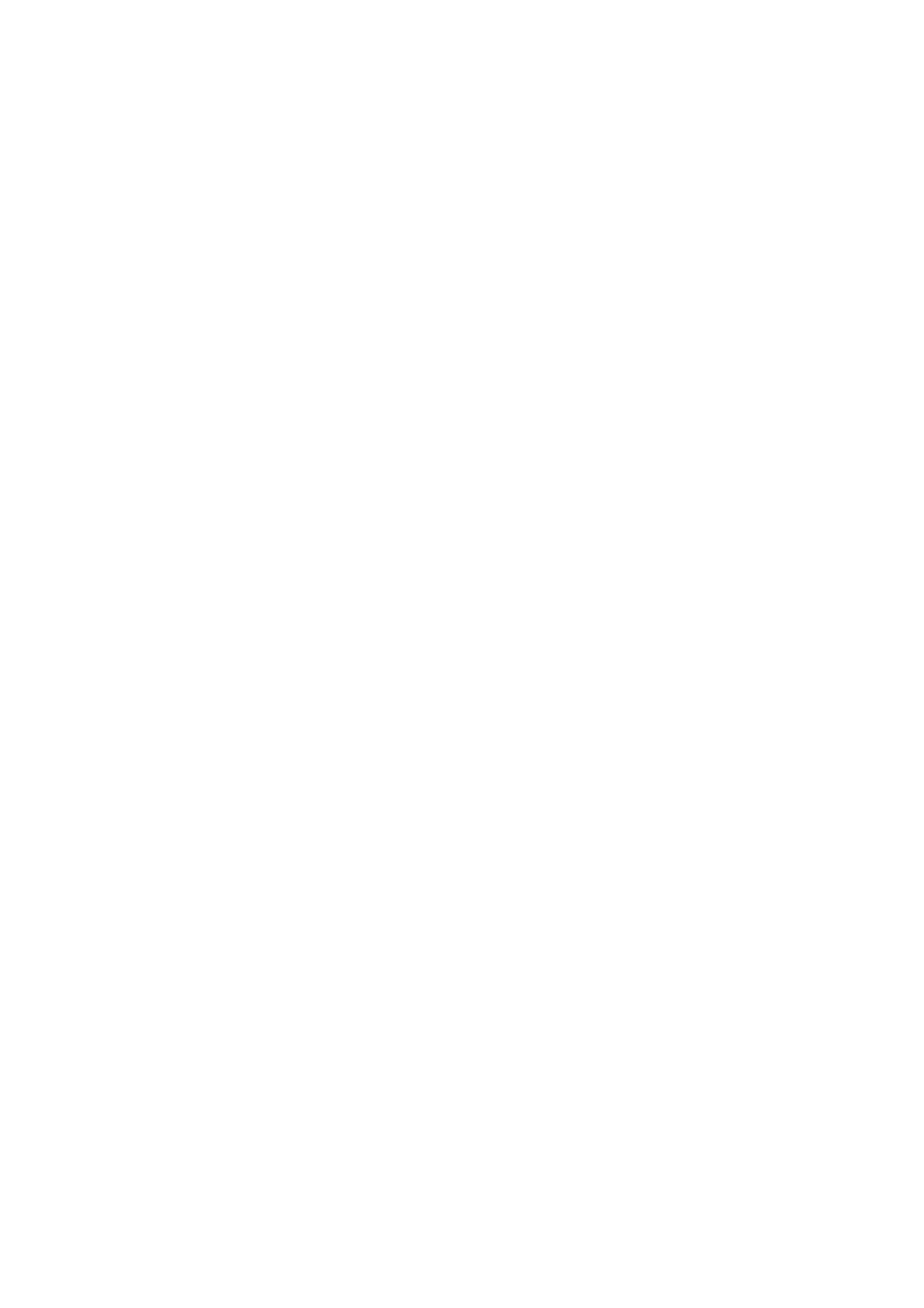# **Members of the Expert Group**

*Belgium* 

AÏT ABDERRAHIM, Hamid (SCK•CEN)

MESSAOUDI, Nadia (SCK•CEN)

### *Canada*

DYCK, Gary (AECL)

# *France*

BOUCHER, Lionel (CEA)

CARLIER, Bertrand (AREVA NP)

GROUILLER, Jean-Paul (CEA)

SALVATORES, Massimo (CEA/INL)

# *Germany*

ROMANELLO, Vincenzo (FZK) SCHWENK-FERRERO, Aleksandra (FZK)

# *Italy*

MONTI, Stefano (ENEA)

### *Japan*

ONO, Kiyoshi (JAEA)

# *Korea (Republic of)*

KIM, Young-In (KAERI)

## *Spain*

GONZÁLEZ, Enrique Miguel (CIEMAT)

# *Switzerland*

PELLONI, Sandro (PSI)

# *United Kingdom*

GREGG, Robert W.H. (NNL) ZIMMERMAN, Colin H. (NNL)